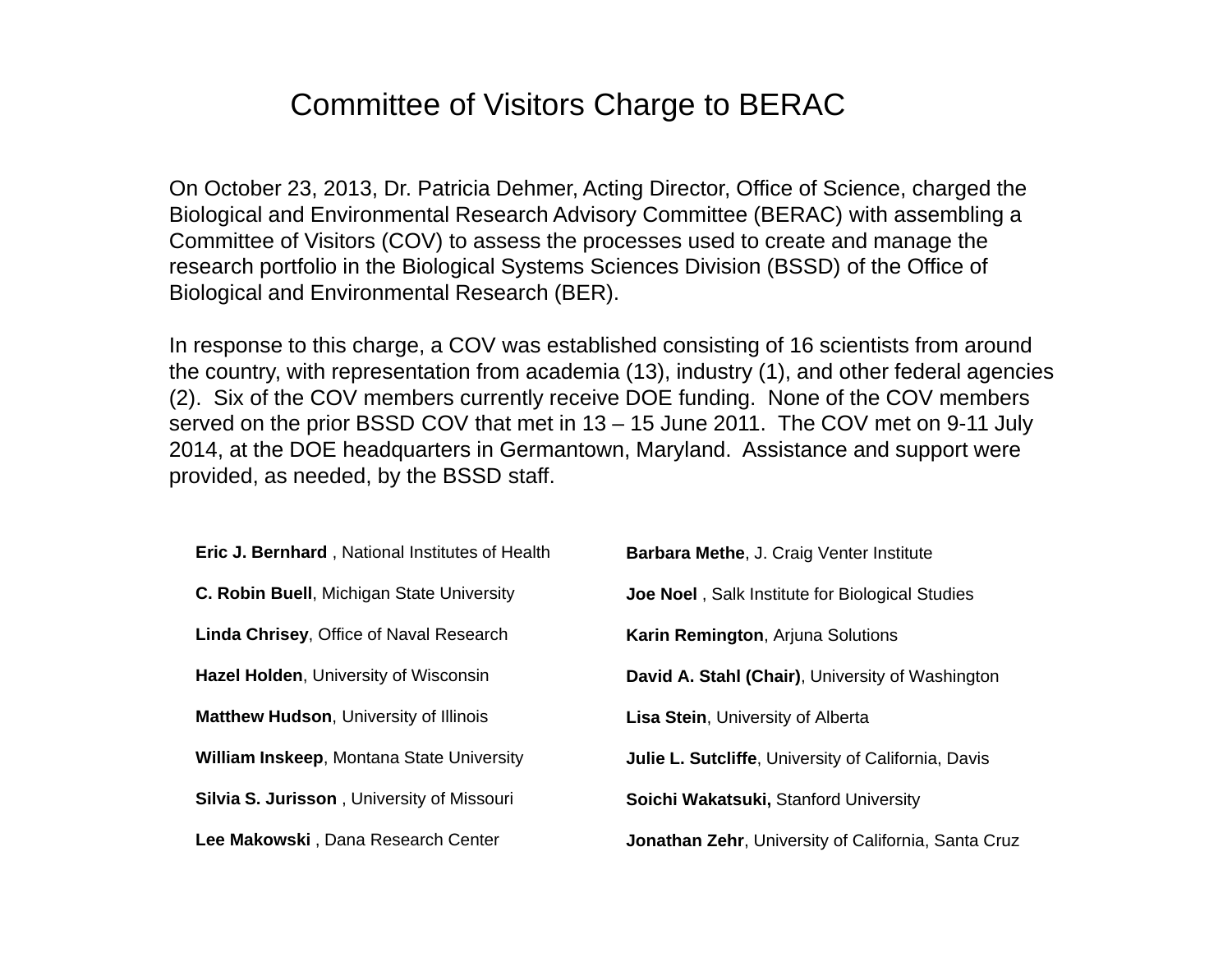# Elements of the 2014 COV Review

To maximize the effectiveness of the analysis, 3 subcommittees of the COV were formed – each assigned to review carefully and deeply a different Program or Project of the overall BSSD research portfolio. The entire COV evaluated and analyzed the portfolio, as a whole, and provided comments and recommendations

The COV was specifically asked to examine the processes BSSD used to solicit, review, recommend and document application and proposal actions, and how BSSD monitors active awards, projects and programs. Moreover, the COV was asked to comment, within the boundaries defined by DOE mission and available funding, on how the award process has affected the breadth and depth of the portfolio elements and the national and international standing of the portfolio elements.

The COV reviewed five elements of the BSSD science portfolio that were active since the prior COV review:

- 1. Two Facilities (JGI and Structural Biology Facilities)
- 2. Four Laboratory Science Focus (SFA) Program Areas comprising 18 individual SFAs: 1) Ethical, Legal, and Societal Issues; 2) Genomic Science (Knowledgebase, Biofuels, Foundational); 3) Low-Dose Radiation, and 4) Radiochemistry.
- 3. Six University Funding Opportunity Announcements (Genomic Science Program, Plant Feedstocks, Radiochemistry and Instrumentation)
- 4. Three Bioenergy Research Centers (BRCs)
- 5. The Artificial Retina Project (AR), completed in 2011.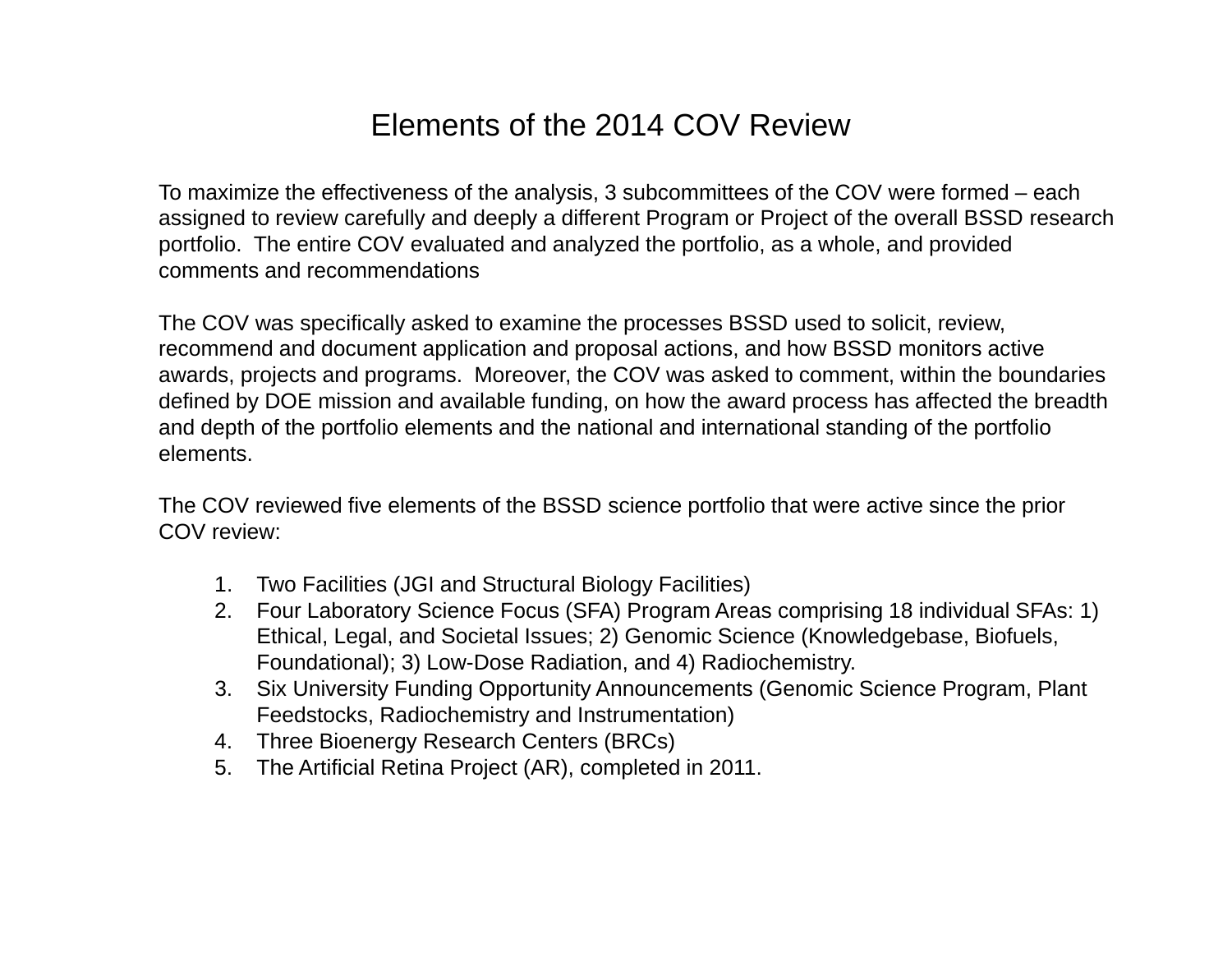The COV was impressed with the overall quality and management of the solicitation of proposals and the review process. Although the PMs are currently short-staffed, the COV commends their role in implementing what we perceive to be a fair and equitable review process that uses the highest standards of the competitive funding community to maintain a vigorous research portfolio.

The funded programs have a good balance of risky, solid, and innovative science.

No serious concerns were raised by the COV concerning consistency with priorities and criteria stated in the program's solicitations, announcements, and guidelines. However, we have made a few suggestions in our review of different programmatic areas regarding the importance of preparing very focused FOAs, in order to alleviate possible investigator confusion about FOA scope at the preproposal or full proposal stages of response. This would also assist the reviewers.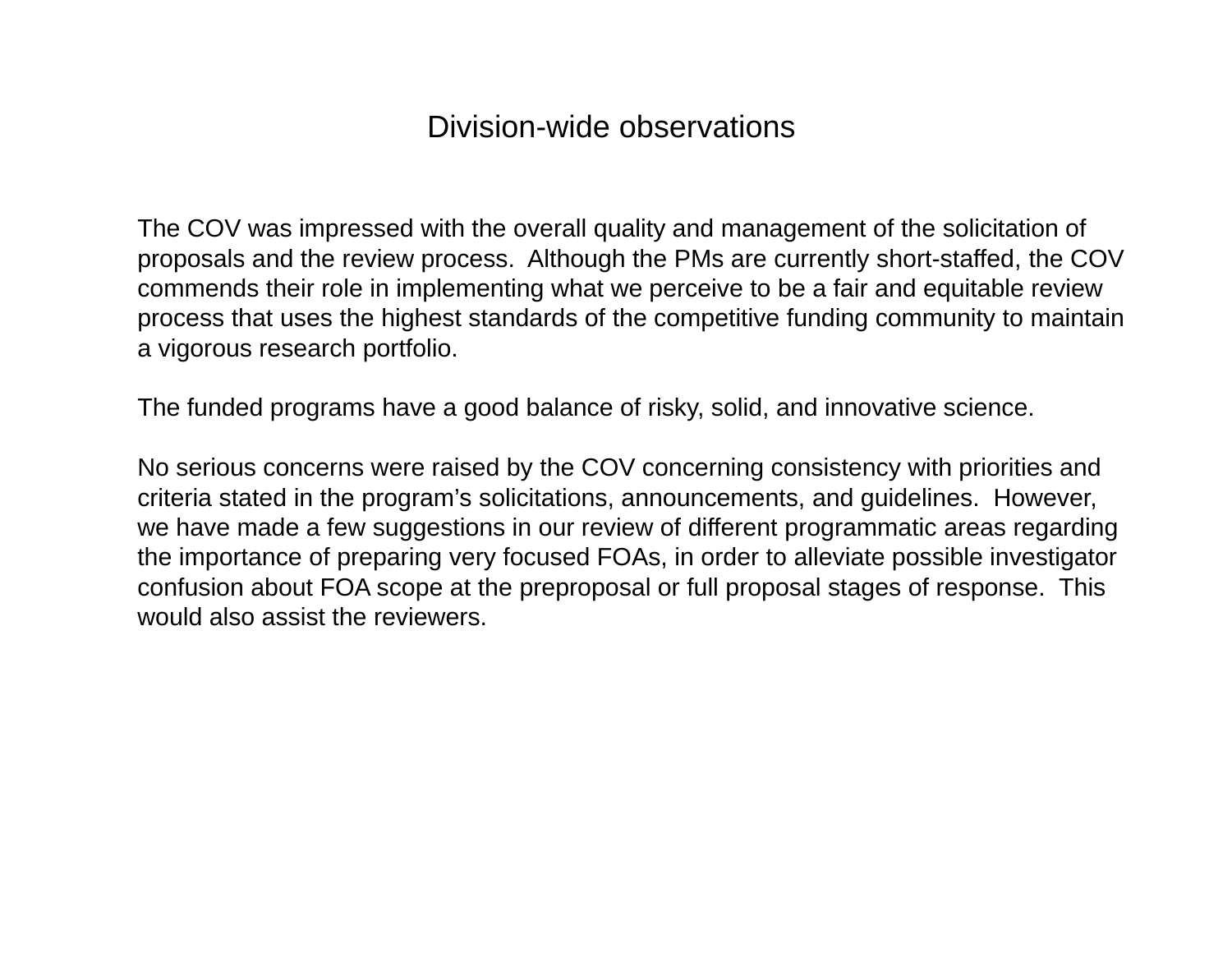Merit reviews were uniformly conducted with an adequate number of highly qualified reviewers, without obvious conflicts and having appropriate expertise that together provided appropriate panel breadth.

In most instances, the time between issuing the FOA, submission and decision of preproposals and proposals was satisfactory, providing investigators ample time for preparation. There was generally good documentation of the proposal review and evaluation process.

However, the COV noted in a limited number of cases sparse documentation supporting the recommendation for funding or declination of submitted proposals. The COV did not feel these awards were inappropriate, just that the documentation for the justification of the award was absent from the files.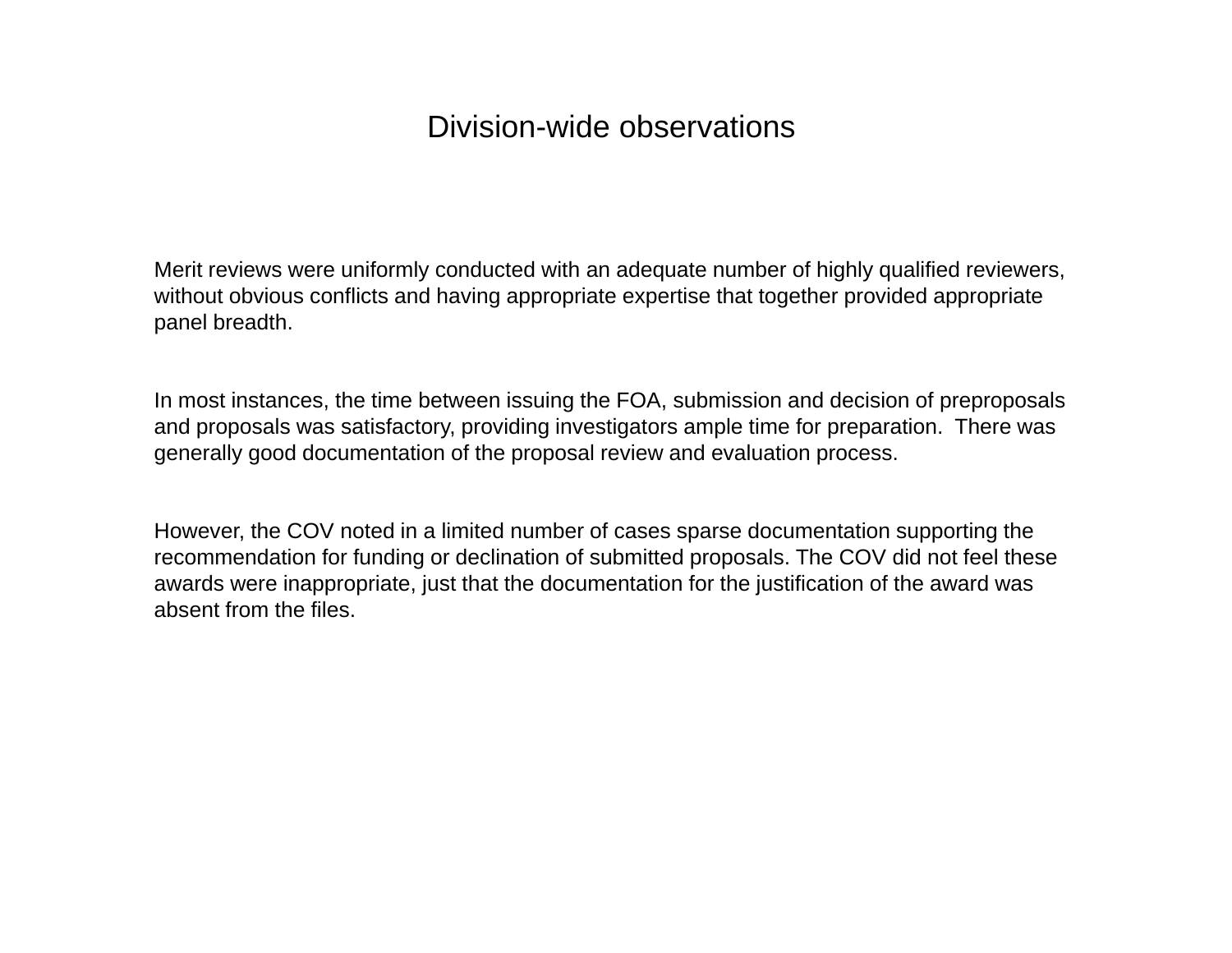**Staff Transitions and Travel Restrictions.** There are serious effects of anticipated retirements and recent departures of program staff on programs. Limited staff will increase the difficulties of running programs and, if not rectified, affect program quality.

Greater flexibility and support for PM site visits and participation in contractor meetings is also essential for stimulating interactions among the variously funded research programs.

**Recommendations**: There is an urgent need to develop and implement a plan to hire additional staff. There is also a need to provide greater flexibility and budget support for PM and staff attendance at scientific meetings, site visits, and contractor reviews. This is essential to insure that Program Officers optimally manage their projects by keeping up to date on scientific advances and have the opportunity to interact more directly with investigators.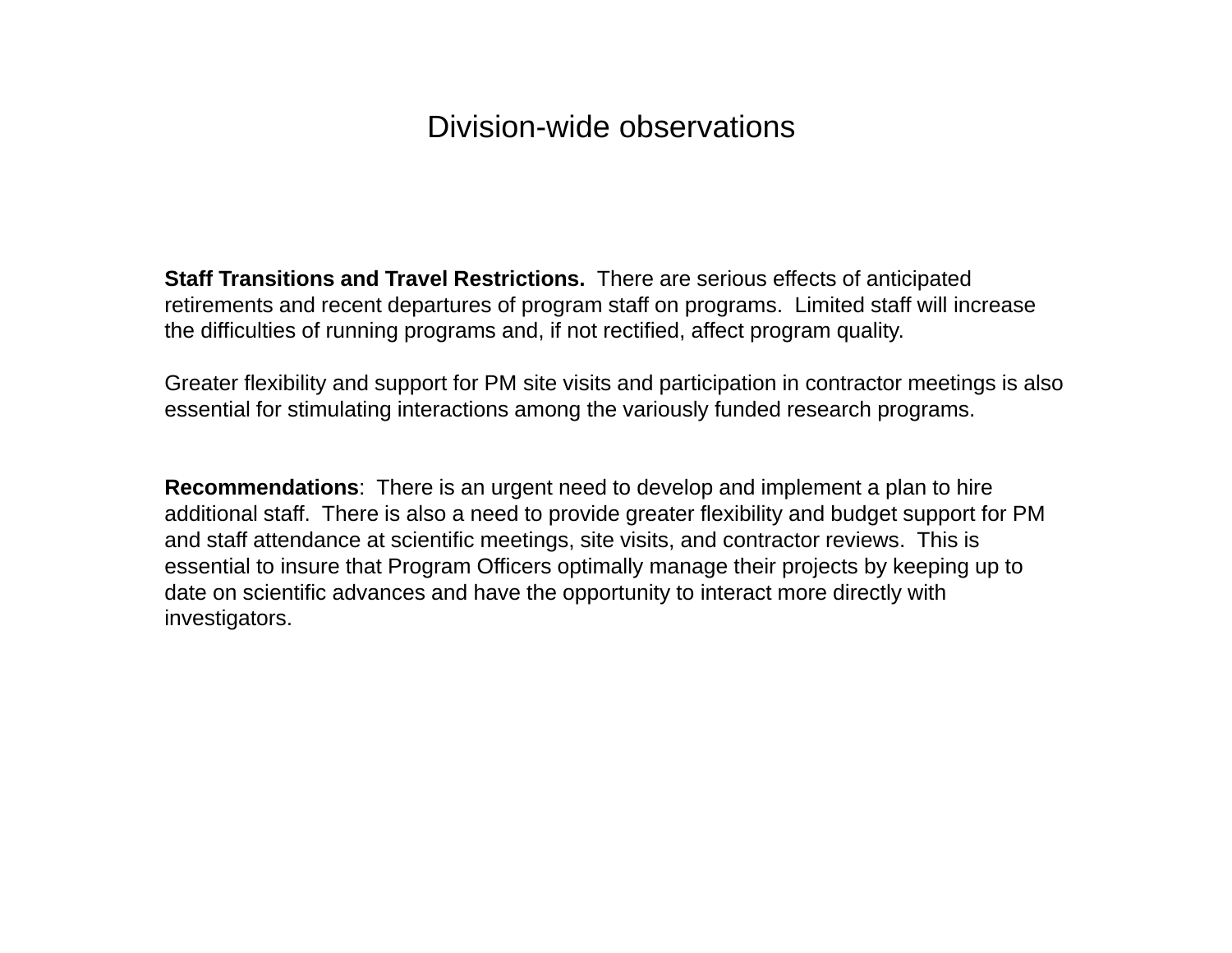**The COV review process.** Significant time was lost during the COV review because of documentation that varied in organization and depth. The committee recognizes that current staff shortages and heavy PM and staff workloads may also have impact the COV review process.

As also noted by the previous COV, it would also be very helpful to provide the COV with this information prior to the meeting of the COV. Documents provided could be organized according to working groups (folder for Working Groups), including the summaries needed for working group discussions.

**Recommendation:** Provide greater background information relating to FOA and SFA development, integration, and prioritization.

This would include a cover document with a table of contents and summarize project personnel and collaborations. For SFAs, include an outline of the chronology of each SFA providing times of review and outcomes, and the reasons for the decisions regarding funding/termination. Also, to better assess the quality/impact of the funded efforts, it would also be very useful if appropriate program-level metrics (e.g., publications, # students/postdocs trained, significant recognition of PI's such as election to NAS/NAE) could be provided to the COV.

**Recommendation**: Electronic records, when developed, should be designed to facilitate the COV review and record keeping of this process.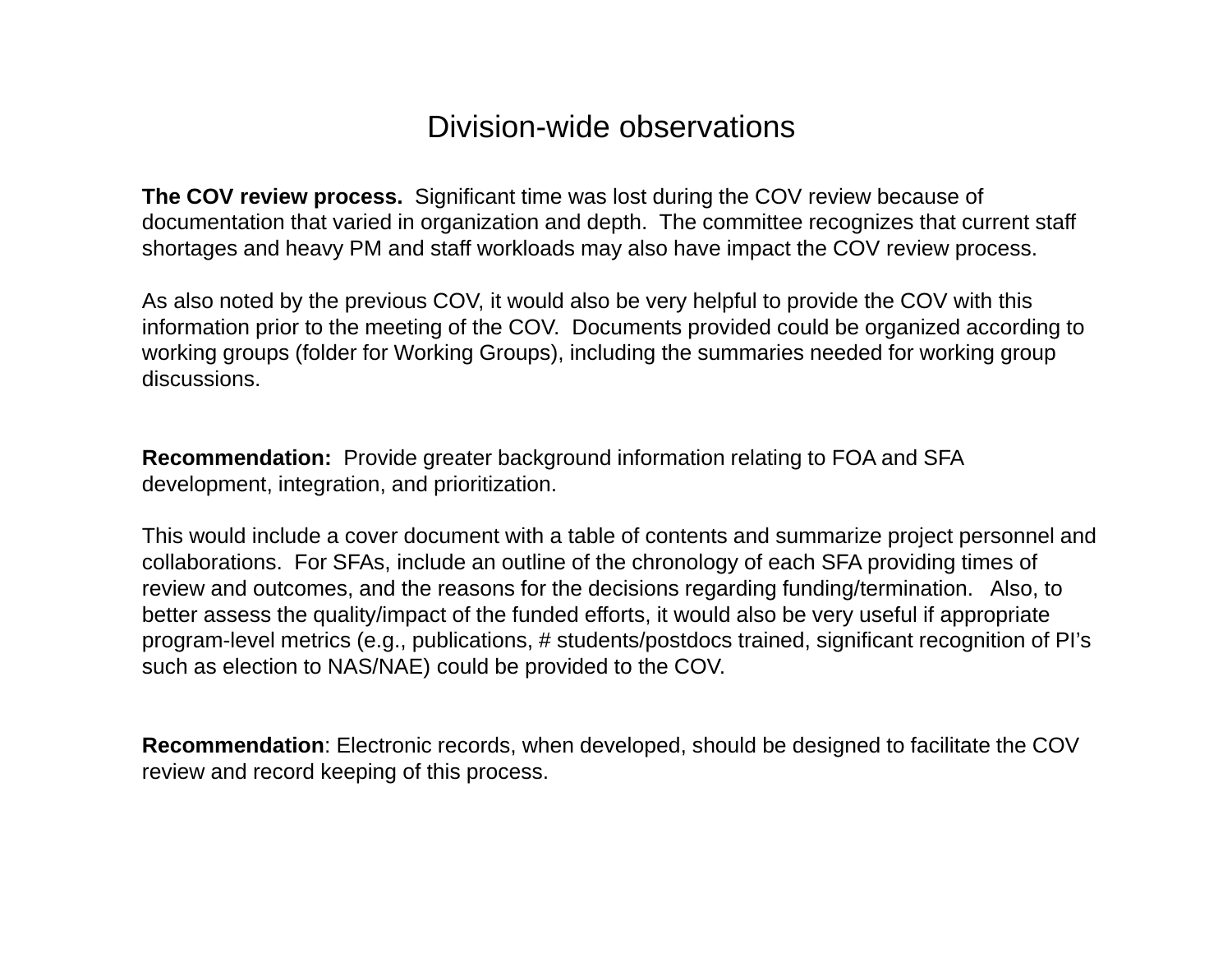#### **BSSD Program Administration**

Given the diverse portfolio of research areas supported by this Division, this is a remarkably lean operation. In addition to the Division Director, the current staffing includes 9 PMs, one AAAS Fellow, and 2 support staff. Several PMs have exclusive responsibility for essential programs. As some PMs move toward retirement, it will be critical to develop a plan for transition to new leadership. The current staffing shortage will be partly alleviated by a search for a new computational biologist PM and anticipated solicitations and hires of two new PMs and a science assistant. However, the COV thinks this remains minimal staffing in consideration of the very considerable PM and staff workloads.

The COV was impressed with the rigor of the FOA solicitation, review, and monitoring activities by the PMs, especially considering the limited funding for the FOAs and for support staff to administer the FOAs.

The **COV recommends** more clarification in FOA solicitations such that the topic is more focused, with the intent to direct submissions more in-line with the DOE mission and FOA topic area.

The **COV also recommends** that the pre-proposal process be more selective and that a smaller number of pre-proposals be advanced to a full submission. This would serve several purposes: reducing the effort of PIs in preparing proposals that will not likely be funded, reducing the workload of the reviewers, and permitting more discussion by the review panel on which proposals should be funded.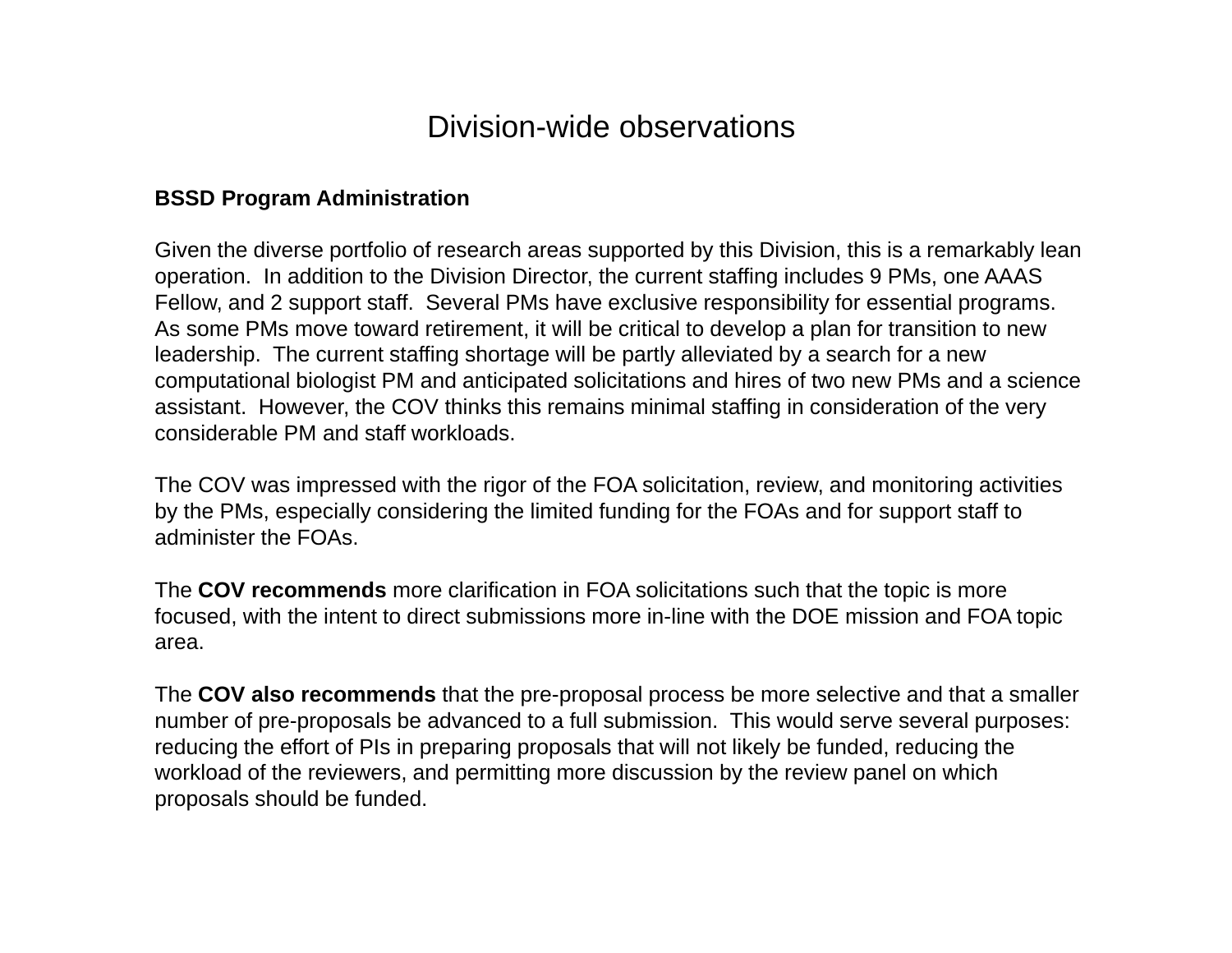#### **PM Travel Restrictions**

In addition, a major concern of this COV, as well as the previous COV, is the ability of PMs to adequately engage the scientific community. Attending meetings, and discussions with investigators in the field, are essential for science managers to stay ahead of the "state of the art" in any given arena.

This seems particularly critical for the KBase program, a nascent program that would benefit tremendously from more frequent direct interactions with the PM. Over the whole of BER, \$600M/yr in research funds may be jeopardized by the lack of a few thousand dollars in travel funds to allow program officers and reviewers to travel to contractor sites and ensure that spending, progress and direction are on track and appropriate.

In spite of the current staffing and travel challenges, we note that the administration of BSSD programs remains a first class operation. The BSSD research portfolios are at the cutting edge of a diverse array of research questions that are critically important to national needs.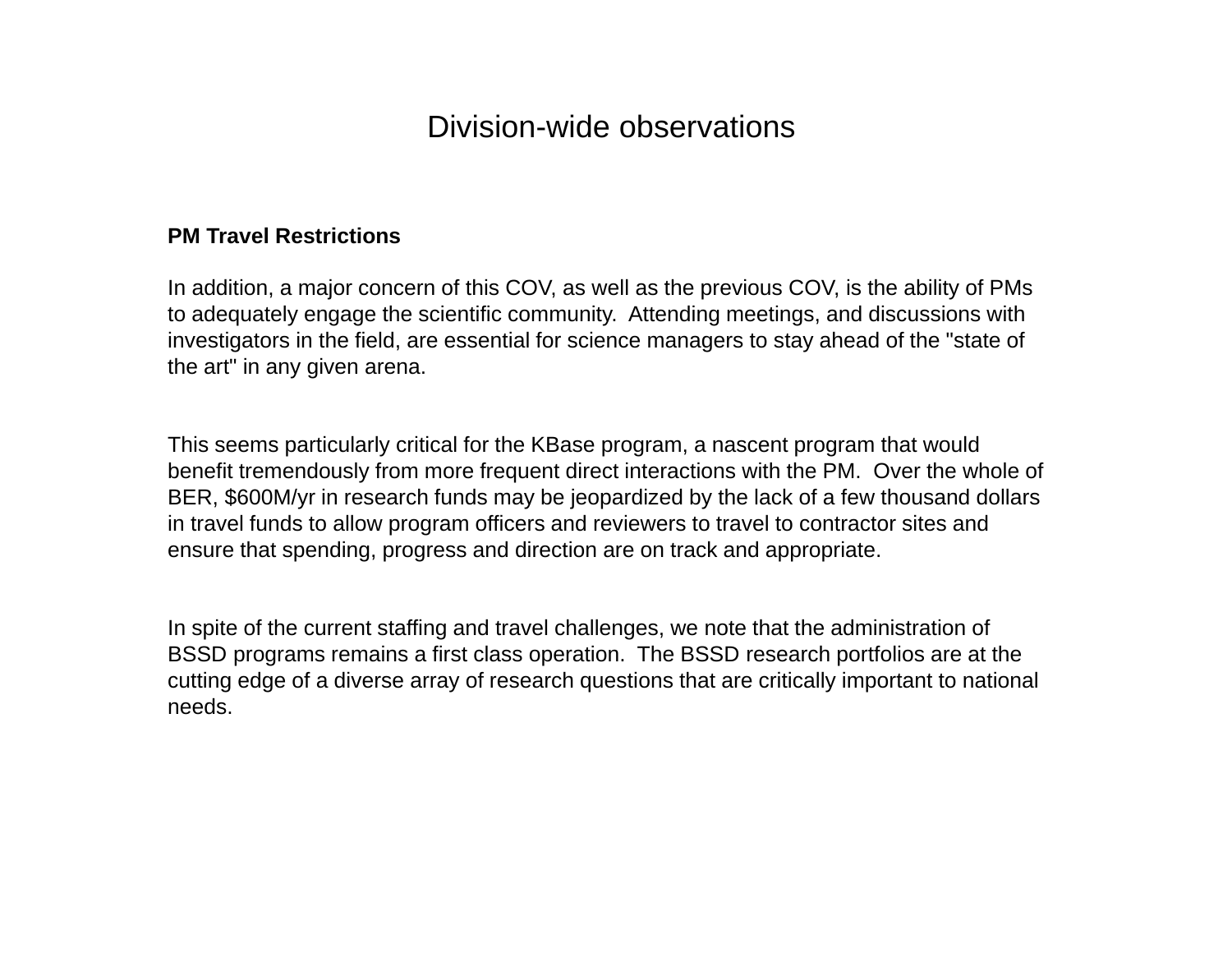# Facilities: Joint Genome Institute (JGI)

The COV reviewed the user programs maintained by the DOE JGI listed as follows:

- Community Science (formerly Sequence) Program, (CSP)
- Emerging Technologies Opportunity Program (ETOP)
- •JGI EMSL Collaborative Science Program
- DNA Synthesis Program
- $\bullet$ Bioenergy Research Center (BRC) Science Program

The COV commends the PM and JGI for its overall commitment to undertaking significant scientific and technological accomplishments and for continuing on a path to expand these capabilities since the previous COV, and accomplishing this despite the dynamic funding and administrative climate within which these efforts have taken place.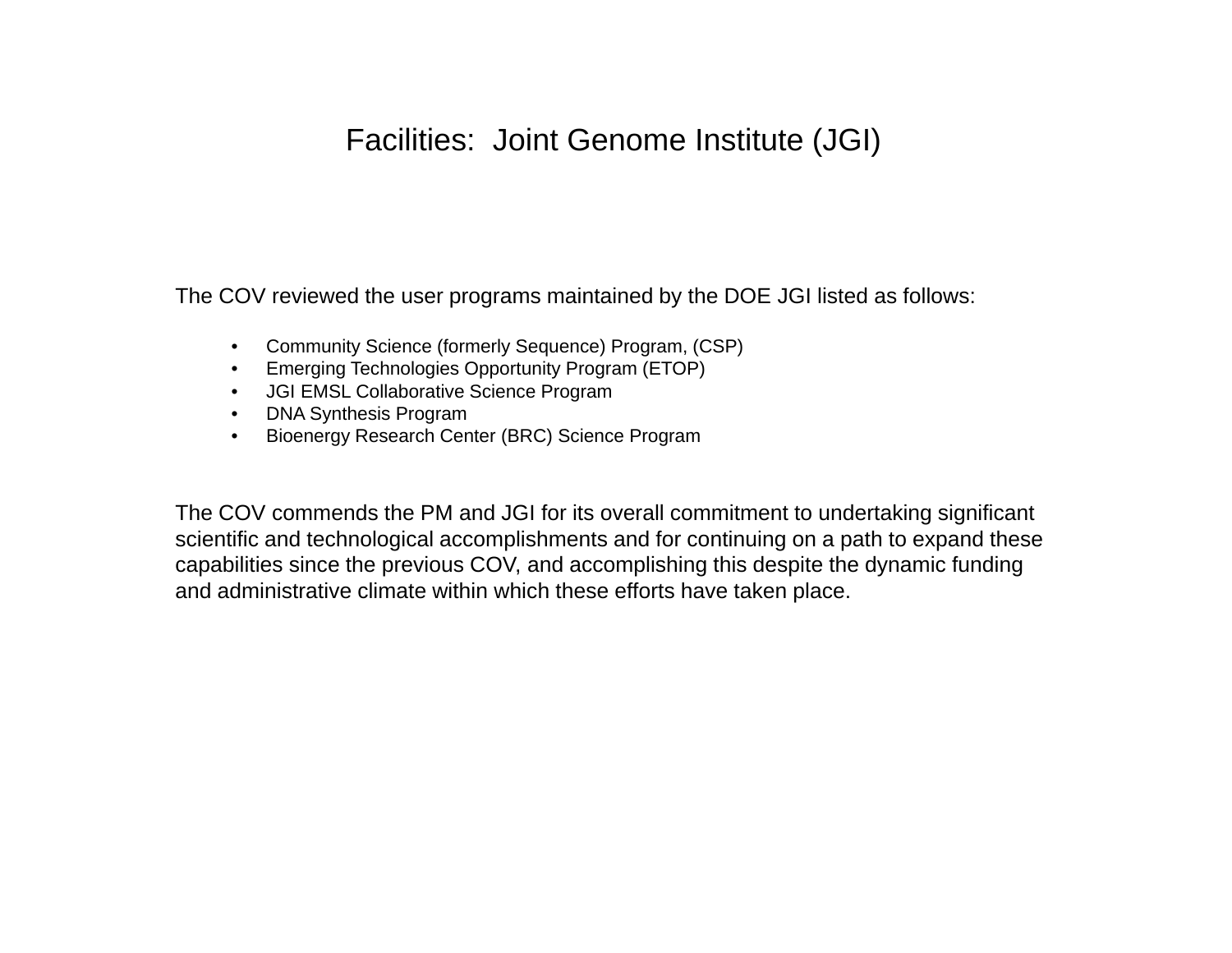#### **Community Science Program**

Of the community user programs maintained by the JGI, the longest standing program is the CSP, established in 2004. Currently 50% of the JGI sequencing capacity is dedicated to this program. The COV agrees that the overall review process is efficacious, reviewers are being drawn from sources outside of the JGI, and the quality of the reviewers is typically strong.

The Project Manager is well versed in all of the JGI projects and remains actively involved in supporting further developments. As long as the PM continues to lead the facility, the COV feels that there is excellent stewardship. However, continued effective stewardship will require appropriate travel support to meet with scientists within and outside the JGI.

The COV also appreciates the CSP's changing emphasis from a largely sequence generator of model organisms (e.g., single microbe) to undertaking more complex projects (e.g., microbial communities), and an increasing focus on the ability to analyze and interpret the sequence data generated.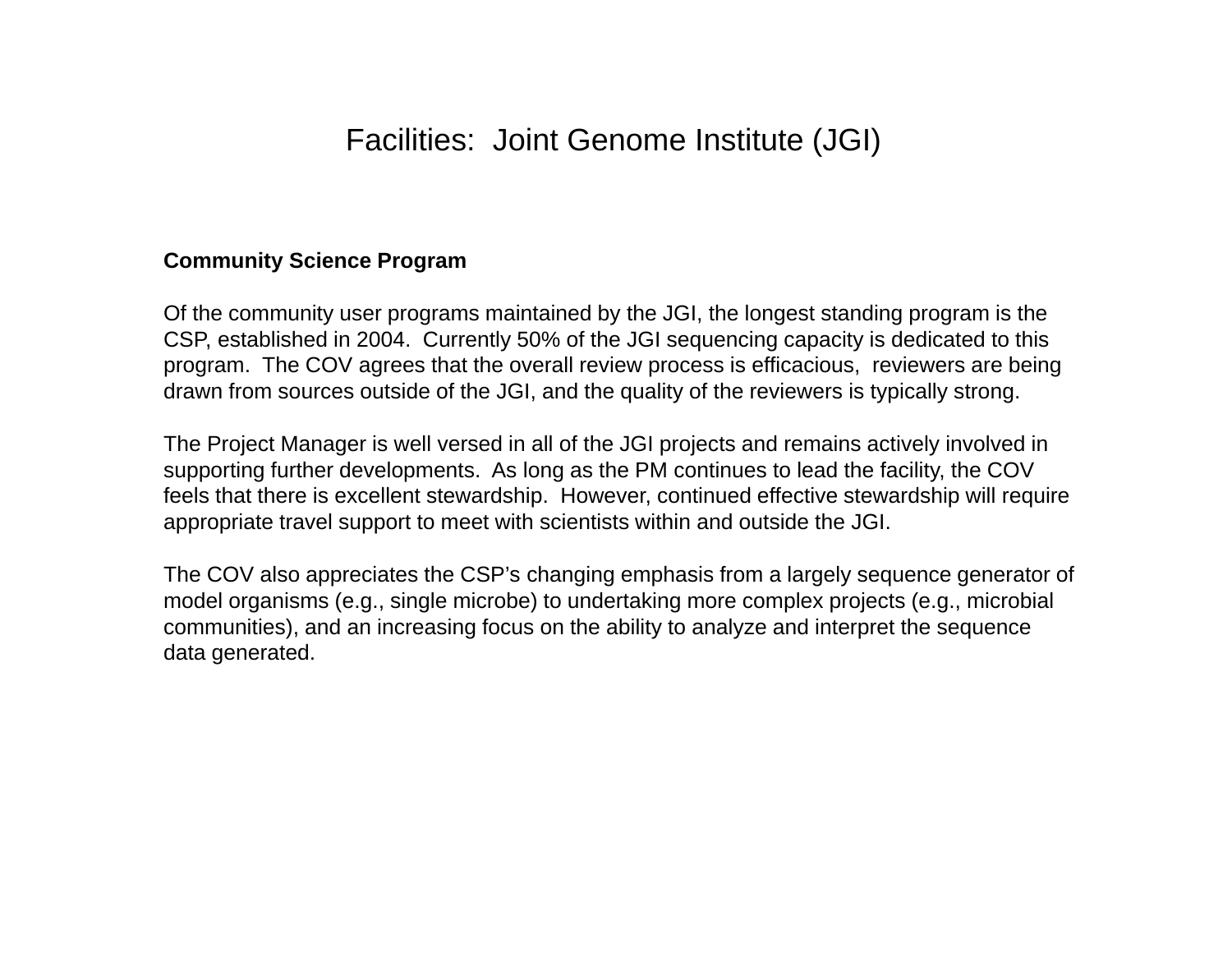### New Initiatives: Joint Genome Institute (JGI)

**New JGI Initiatives** represent important steps forward for the JGI.

- The Emerging Technologies Opportunity Program (ETOP)
- JGI-EMSL Collaborative Science Program
- DNA Synthesis Program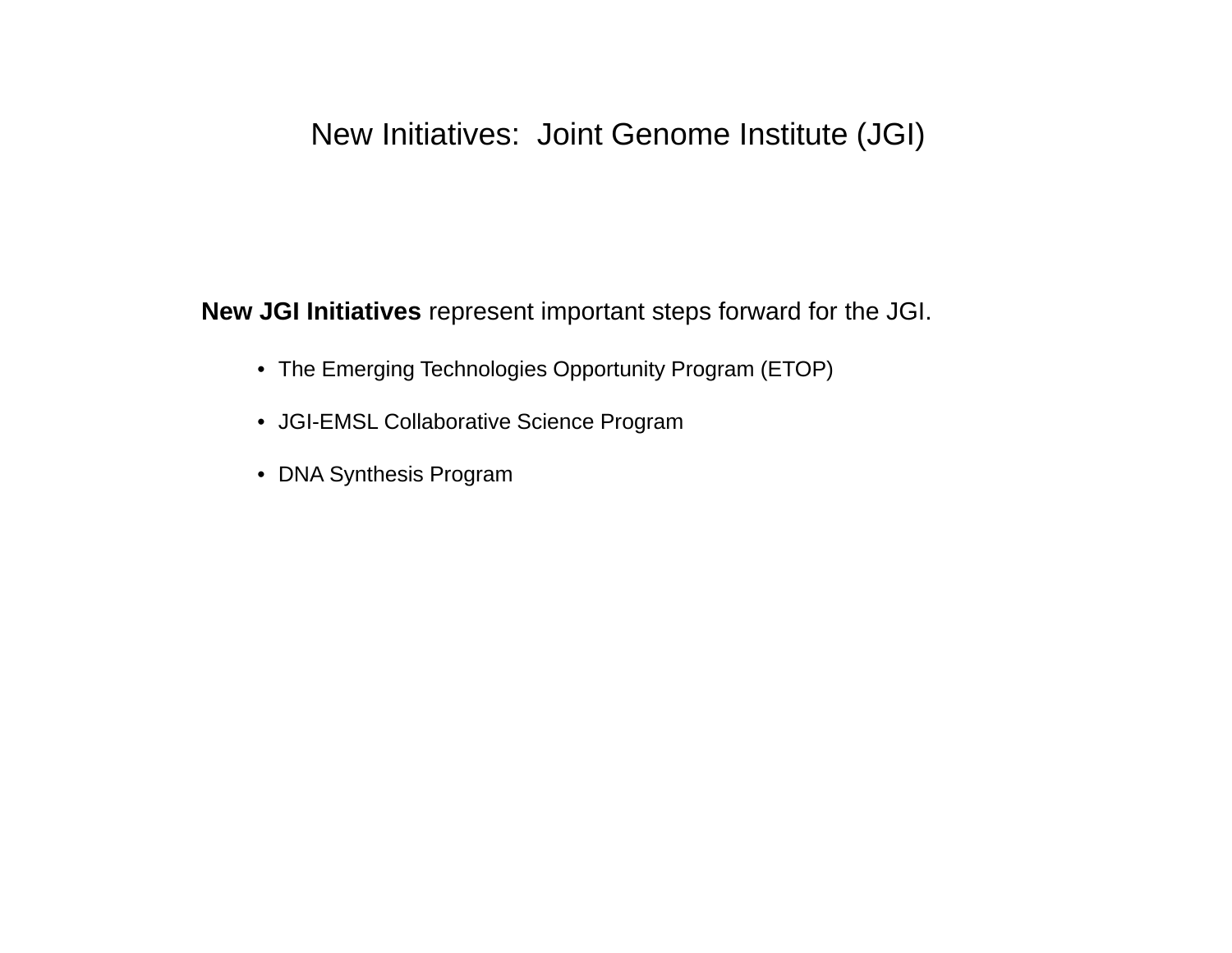### New Initiatives: Joint Genome Institute (JGI)

#### **Emerging Technologies Opportunity Program**

The ETOP has only recently (2012) been undertaken to identify new strategic partners and unique scientific capabilities in areas such as high throughput functional genomics, microfluidic enabled molecular biology, and DNA synthesis technology. Six project were awarded in mid 2013 from 9 full proposals solicited by the JGI Management team (out of 69 LOIs received).

#### **JGI-EMSL Collaborative Science Initiative**

First call for LOIs was in 2013, with full proposal review (27 submitted) by a JGI/EMSL management team. The COV appreciates the importance of this program as a new initiative to increase the relevance of each of these DOE supported facilities and that further; this is a significant opportunity to facilitate new approaches to answer questions in the biological sciences relevant to DOE missions.

#### **The DNA synthesis program**

The DNA synthesis program represents another initiative by the JGI to transition from largely a sequence facility into new areas of genome-based science. Synthetic biology and biological engineering represent new frontiers in microbiology and the COV appreciates the JGI's recognition of this fact and efforts in this area. However, this is also a technology area that is being rapidly developed in other commercial, private, and public sectors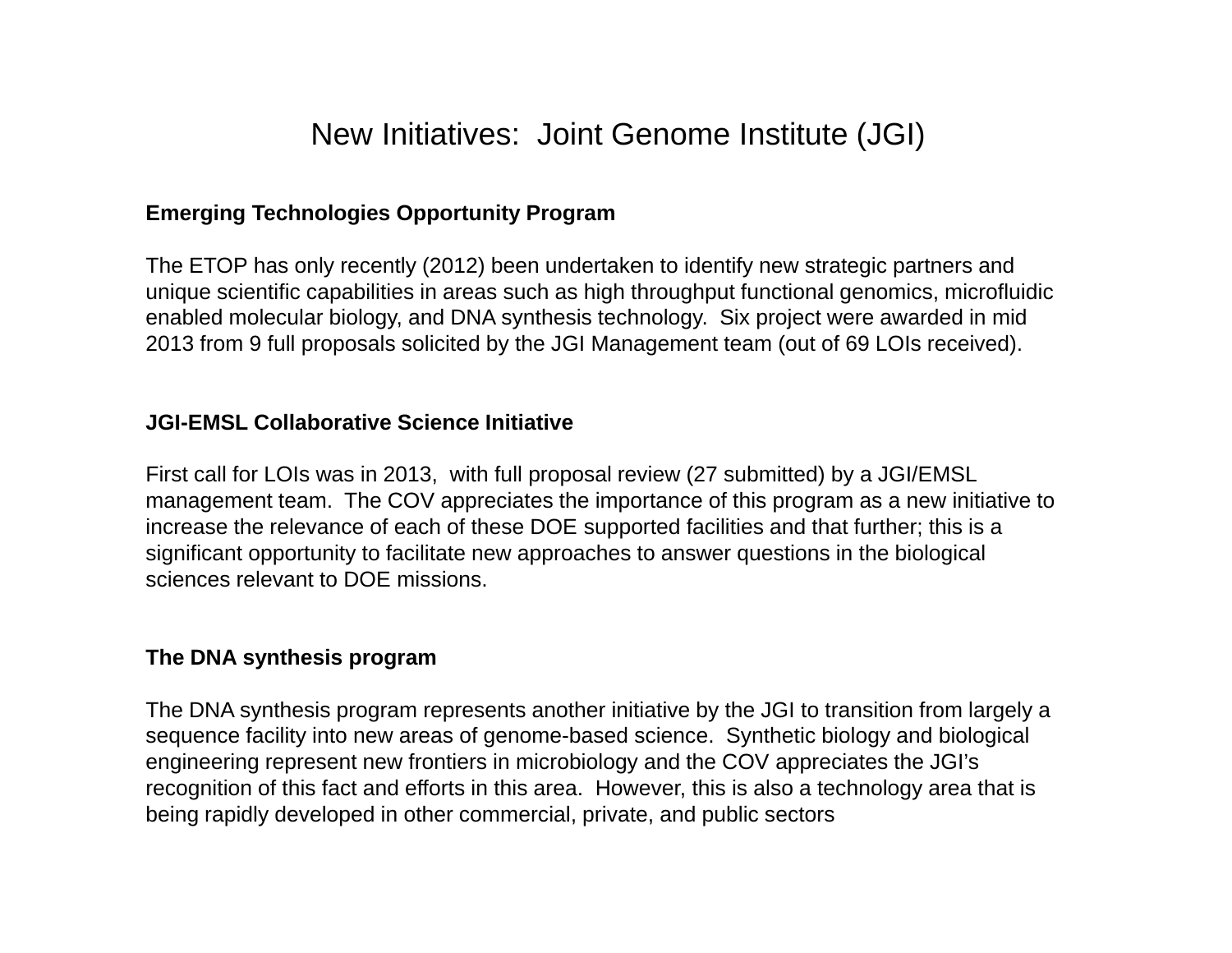#### New Initiatives: Joint Genome Institute (JGI)

The COV recognizes that these new programs may need to have a period of internal review process to learn how best to continue to formalize the program. The COV is supportive of these new initiatives, but the ultimate impact on JGI advancement and relevance are still to be determined.

Care will need to be taken in the future to better focus these programs, which can be achieved in part by developing more robust proposal solicitation and peer review mechanisms, along with soliciting input on overall program relevance from the wider scientific community.

**Recommendation**: *COV recommends that the review process for the new initiatives (ETP, JGI-EMSL, DNA Synthesis) be developed into a robust peer review process that reaches out and includes outside scientific expertise. Due to the rapid pace of change in sequencing technology, the COV recommends that this review should include regular documented evaluation addressing specifically whether the facility is the best use of program resources*.

*A continued and expanded effort should be made to advertise the presence, purpose and results of these programs to the wider scientific community to encourage both a greater pool of researchers to be engaged in the use of these facilities in their research, and in the peer review process. This is critical to developing the JGI as a true user facility.*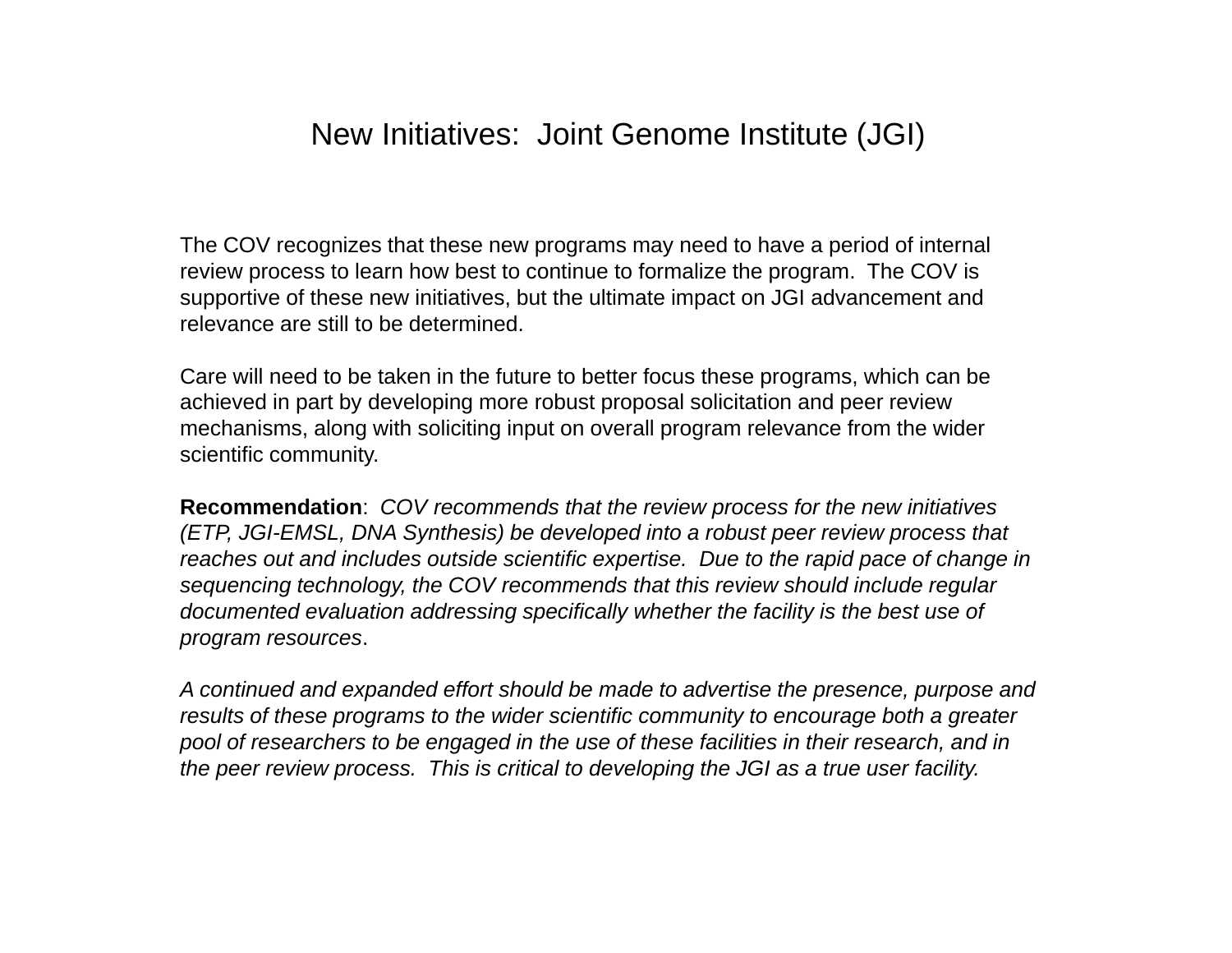# JGI support of Bioenergy Research Centers

#### **Sequencing support of Bioenergy Research Centers**

The BRCs receives ~30% of the JGI sequencing capacity and this includes the completion of large plant genomes (e.g., of switchgrass, *Panicum virgatum*) that the COV notes are not simple genomes that could be easily completed at a typical university core facility. The COV in general recognized that the JGI is providing an appropriate contribution to this effort.

However, the **COV recommends** *that the impact of this work continue to be carefully balanced against the needs of smaller projects and users outside of the BRCs.*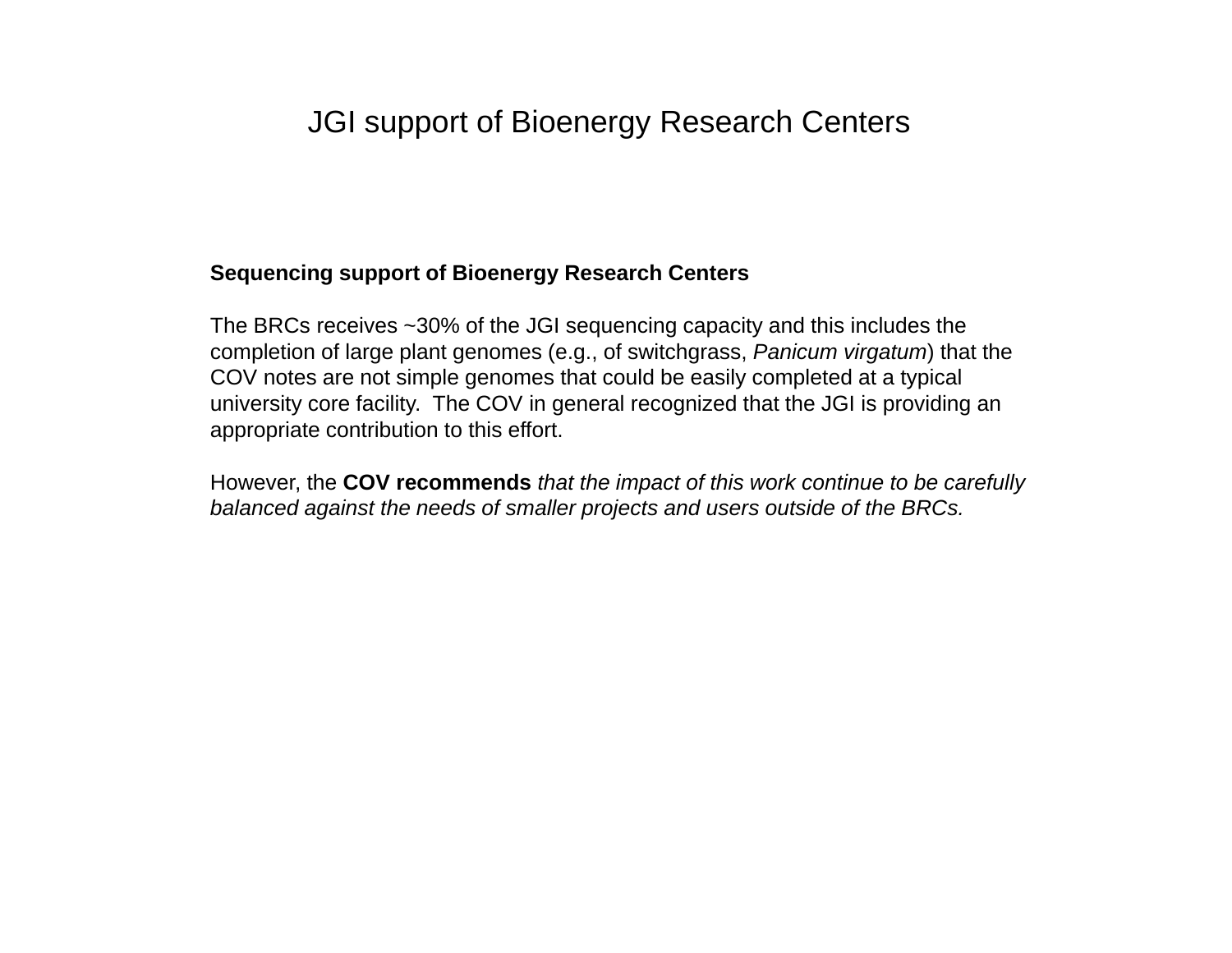### JGI: General observations and recommendations

While the COV recognizes the basic success of the JGI sequencing facility, the ability to review this in detail is difficult to complete as most summary information is related to number of base pairs generated, users statistics, and number of operating hours**. It would be helpful** to have more user information made available to future COVs, to better track and evaluate facility impact within the scientific community and competitiveness with other large-scale facilities.

The existing Scientific Review Board for the JGI serves JGI well, but is charged by JGI management, and not directly responsible to DOE.

The **COV** *recommends that JGI continue to evaluate the core sequencing services they provide against the continuing rise in sequence capacity at many institutions (e.g., University Core Facilities) and the impact this may have on future emphasis of DOE resources in this area. The COV notes that adjusting this program accordingly is critical to generating a program that is truly responsive as a user facility supportive of community research. An external advisory process could periodically consider this question.*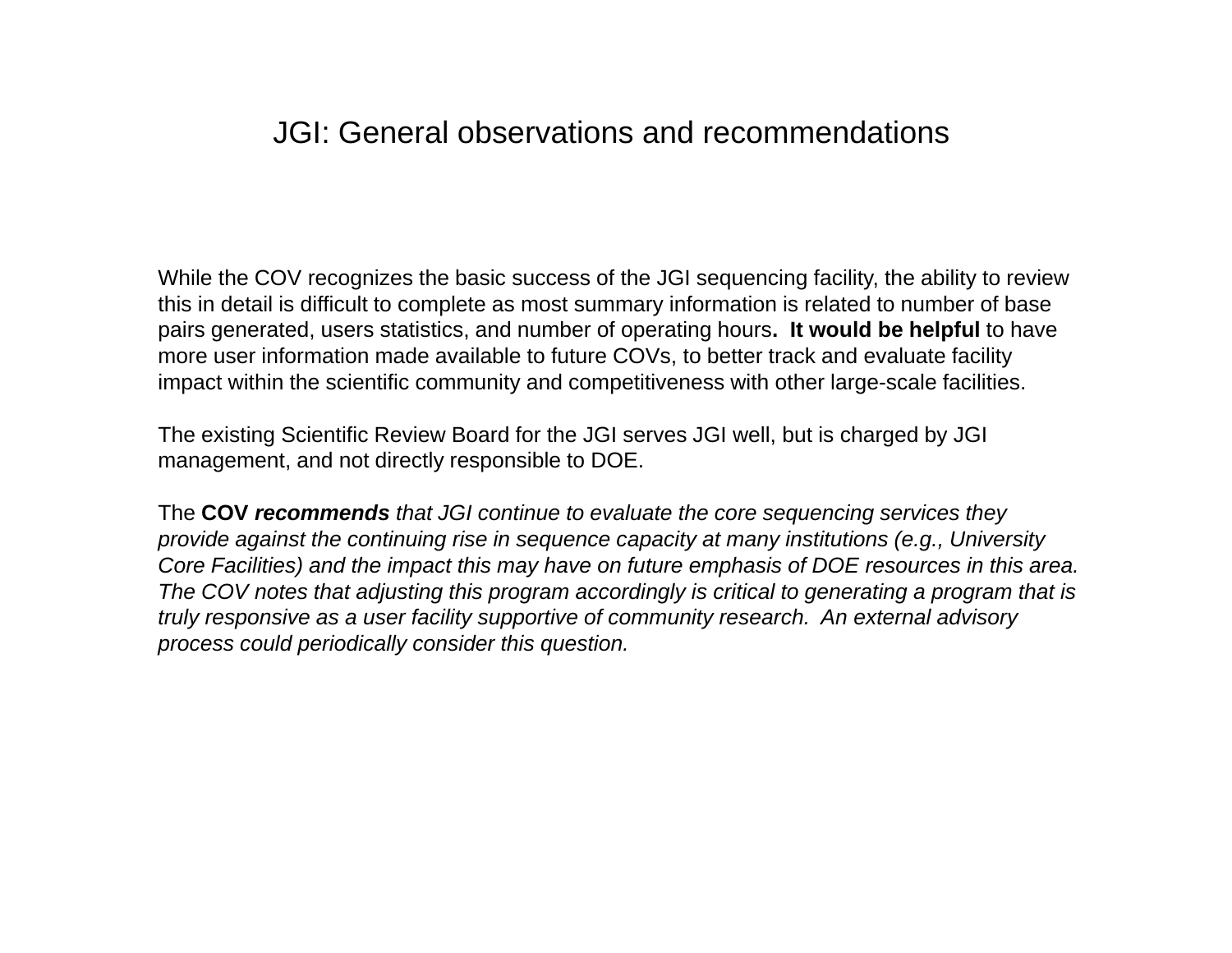## JGI: General observations and recommendations

The KBase PMs have clearly made significant efforts to encourage collaboration between the KBase group and JGI, which has been working on related tools for some time. However, this appears to be embraced only reluctantly by both sides. JGI was not able to submit a proposal to the KBase SFA solicitation, since only one proposal from LBNL was allowed. In the future, the mission may be better served by allowing individual labs to submit multiple proposals (for instance, LBNL has multiple capable units.

**Recommendations**: *The COV recommends that the continued development of analytical capabilities should not occur in a vacuum (i.e., within house) and that in particular the overlap with the development of KBase as an analytical resource needs to be conducted and monitored carefully and in a strategic manner so as to leverage JGI and KBase resources in the most efficient manner.*

**Recommendation***: Establish a formal mechanism to insure that KBase and JGI collaborate productively and avoid duplication with ongoing computational biology efforts (both within and outside DOE).*

*The COV notes that the evolution of JGI in response to the changing analytical and computational landscape will require appropriate travel support for the PM to meet with scientists within and outside the JGI.*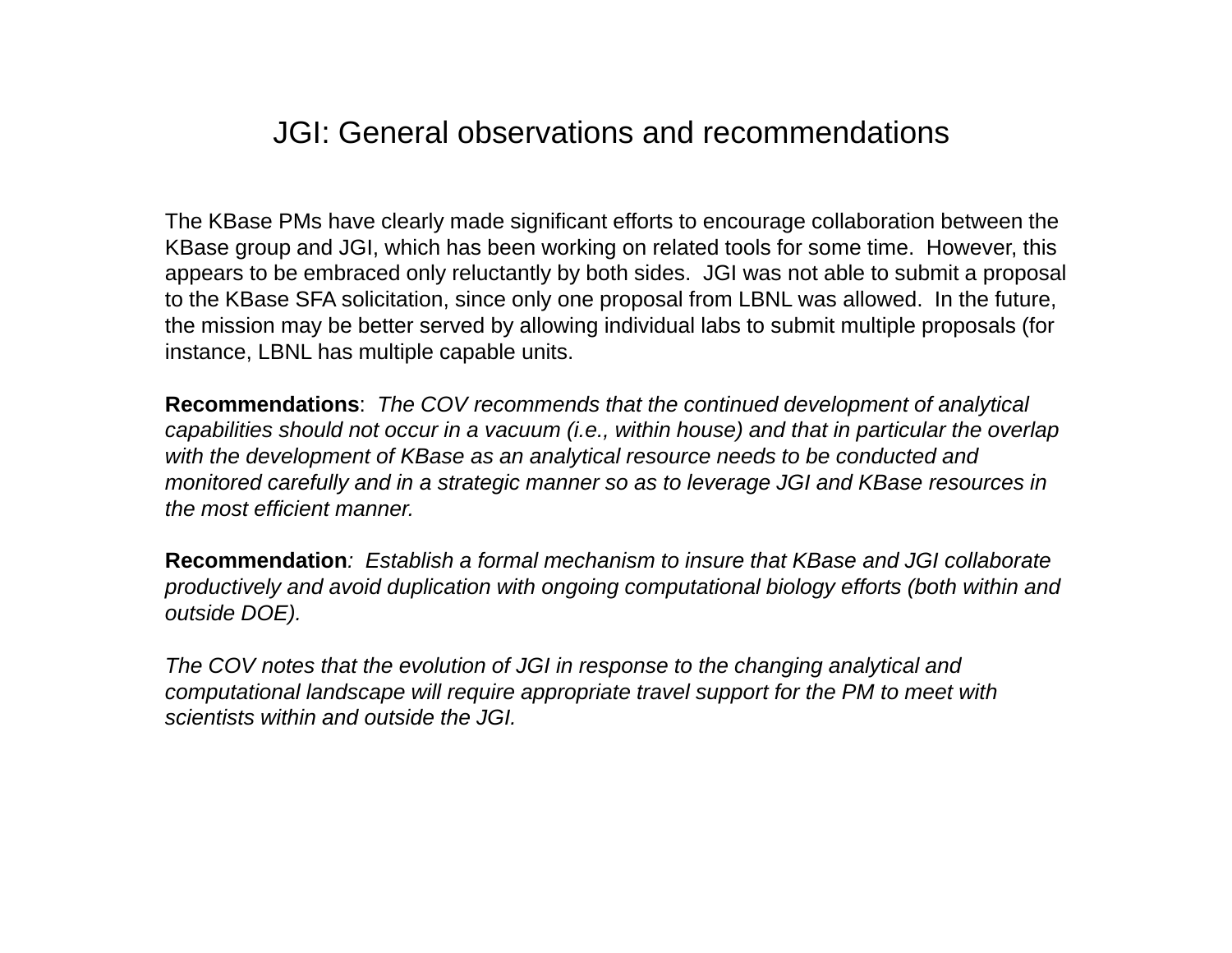# Facilities: Structural Biology Facility Access Program

The BSSD support enables access to National User Facilities by a broad community of biologists, chemists, and environmental scientists.

The Structural Biology and related facilities programs supported by BSSD include programs at:

- $\bullet$ Argonne National Laboratory - supporting structural biology
- Brookhaven National Laboratory supporting structural biology on several beam lines
- Cornell University x-ray sensitive detectors for biological and organic materials (ended in FY2011)
- $\bullet$  Lawrence Berkeley National Laboratory - x-ray spectroscopy of biological and environmentally important materials, infrared and x-ray microscopy, and for x-ray diffraction of protein crystals and scattering from macromolecules in solution
- Oak Ridge National Laboratory structural molecular biology and the BioSANS station at the High Flux Isotope Reactor
- $\bullet$ Los Alamos - supporting the neutron Protein Crystallography Station
- • Stanford Linear Accelerator Center National Laboratory (SLAC) - supporting structural biology
- $\bullet$ BSSD co-funds the Protein Data Bank at Rutgers University.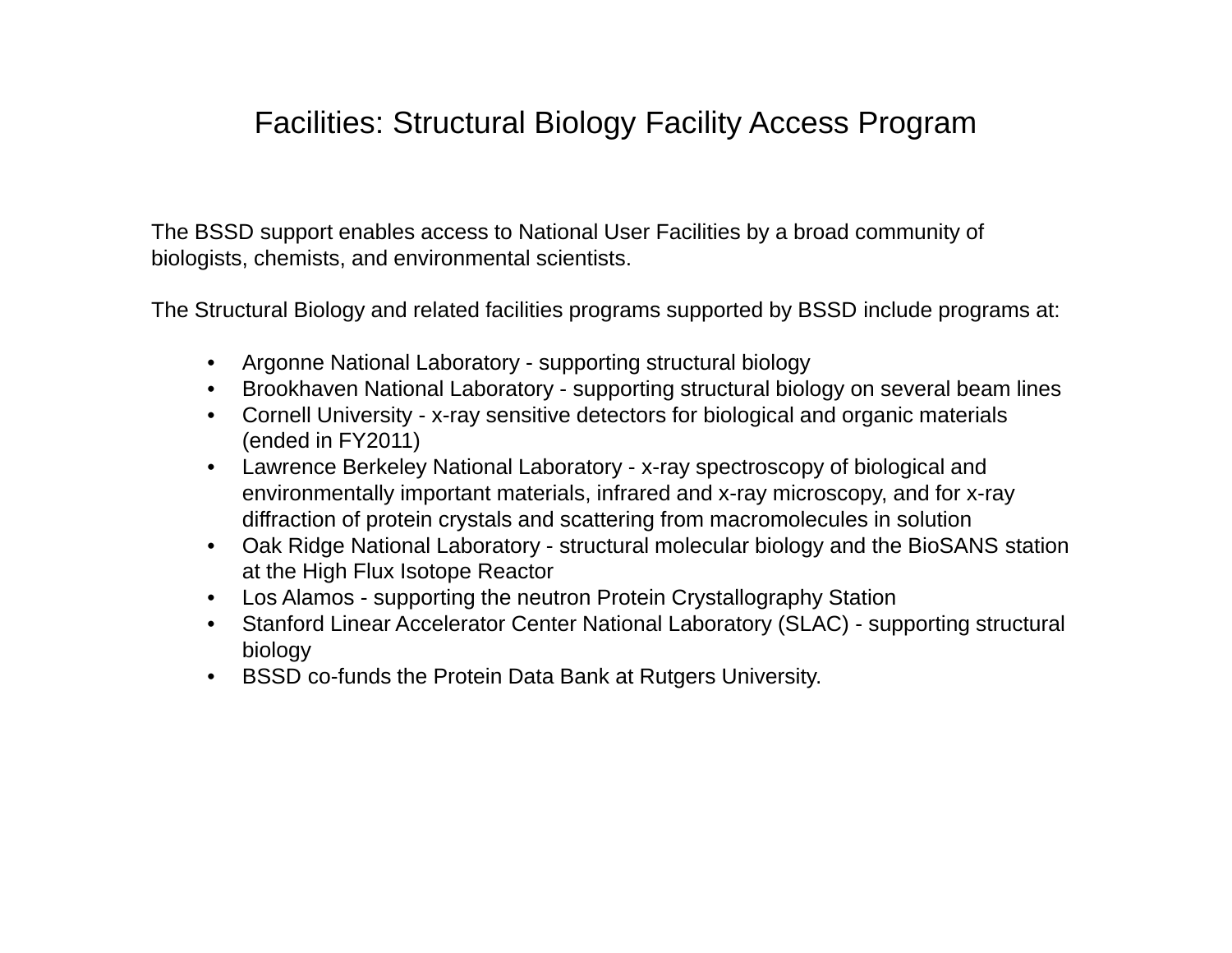# Structural Biology Facilities – General recommendations

The research community benefits enormously from the structural biology facilities supported by the DOE. The PM is well versed in all of these projects and remains actively involved in supporting further developments of XFEL, synchrotron radiation, and neutron scattering facilities. The qualities of the chosen referees and their written reviews are excellent. The COV members have no concerns regarding the appropriateness of the reviews or program management.

**Recommendations:** *The COV emphatically encourages the continued co-funding of these facilities with NIH and other agencies. Continued support of the Protein Data Bank is essential given that this data bank influences a wide range of bioenergy research from enzymology to cell biology, nationally and internationally.*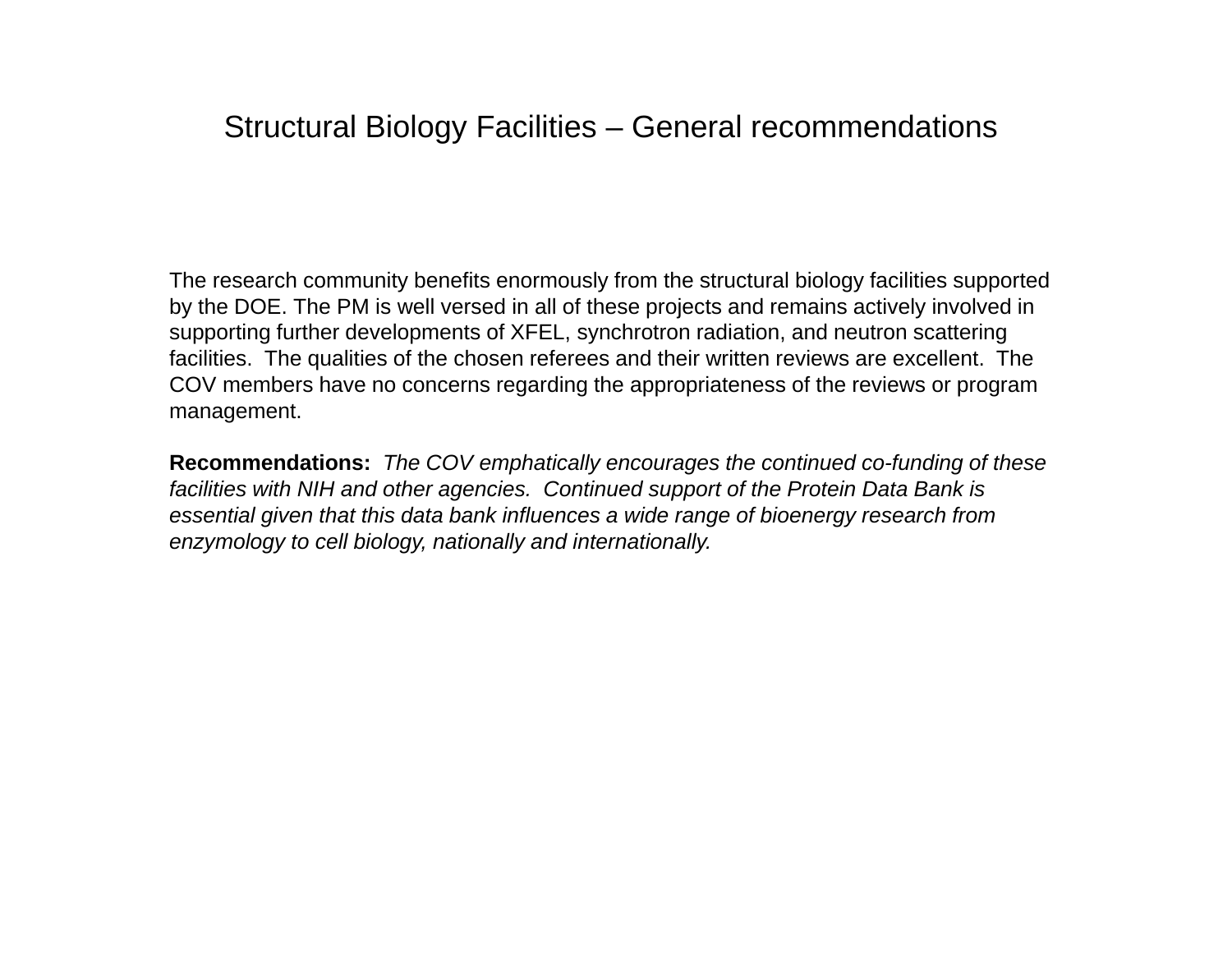## Structural Biology Facilities – General recommendations

The COV was concerned with the lack of substantial funding set aside for capital equipment. This prevents long term planning of new beamline facilities or major upgrades. For example, an upgrade of the SBC sector at Argonne Advanced Photon Source (APS) will be required in conjunction with the overall APS upgrade scheduled in ca. 2019. This is critical for SBC to remain internationally competitive.

**Recommendation**: *The COV recommends that the BSSD put in place a mechanism to prepare for the timely upgrades of BER funded synchrotron and neutron experimental stations.*

**Recommendation**: *Given uncertainty about the timing of PM retirement, the COV expressed some concern about planning for leadership transition. The COV strongly recommends that the BSSD management prepare a timely succession plan and at the same time establish a panel of experts to help prepare for both a smooth transition of leadership and for the establishment of a road map to guide future facility development and operation.*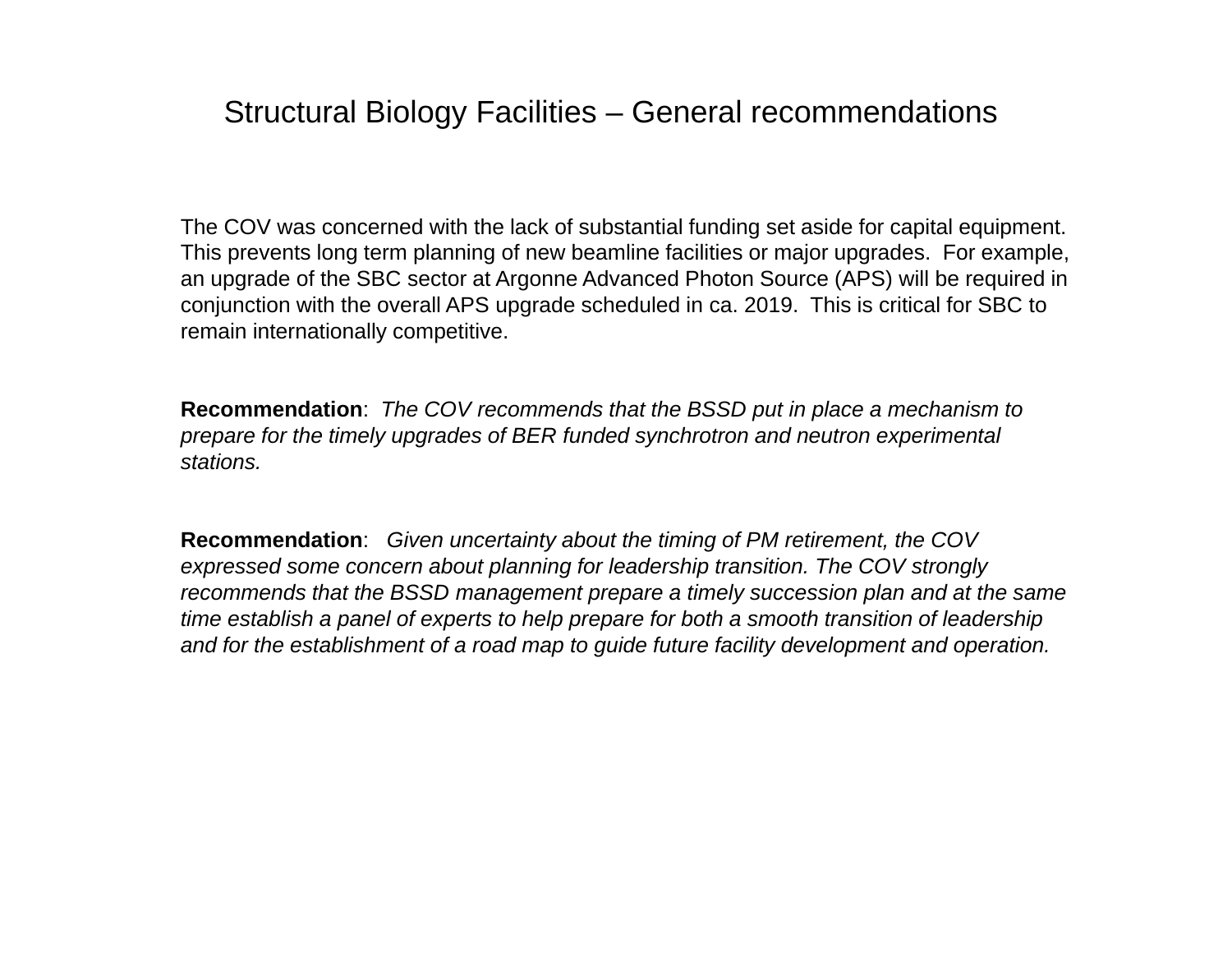# Laboratory Science Focus Area (SFA) Programs

The shift from single investigator to Scientific Focus Areas (SFAs) was designed to encourage collaborative, multidisciplinary research within the labs - such collaborative research should result in outcomes that are greater than the sum of the components.

The transition to the SFA funding framework will also enable the National Laboratories to plan future research directions in a coordinated, strategic manner that is responsive to changing research needs and national priorities.

There are currently 18 SFAs funded by BSSD in the National Laboratories distributed among the following general program areas:

- 1. Ethical, Legal, and Societal Issues (ELSI)
- 2. Genomic Science (KBase, Biofuels, Foundational)
- 3. Low-Dose Radiation
- 4. Radiochemistry

All 18 SFAs were covered in this review: 1 in ELSI, 3 in Low dose radiation, 4 in Radiochemistry, and 10 in Genomic sciences (5 in Foundational, 1 in Systems biology (KBase), and 4 in Biofuels research). With the exception of KBase, the 18 projects reviewed by this COV existed at the time of the last review.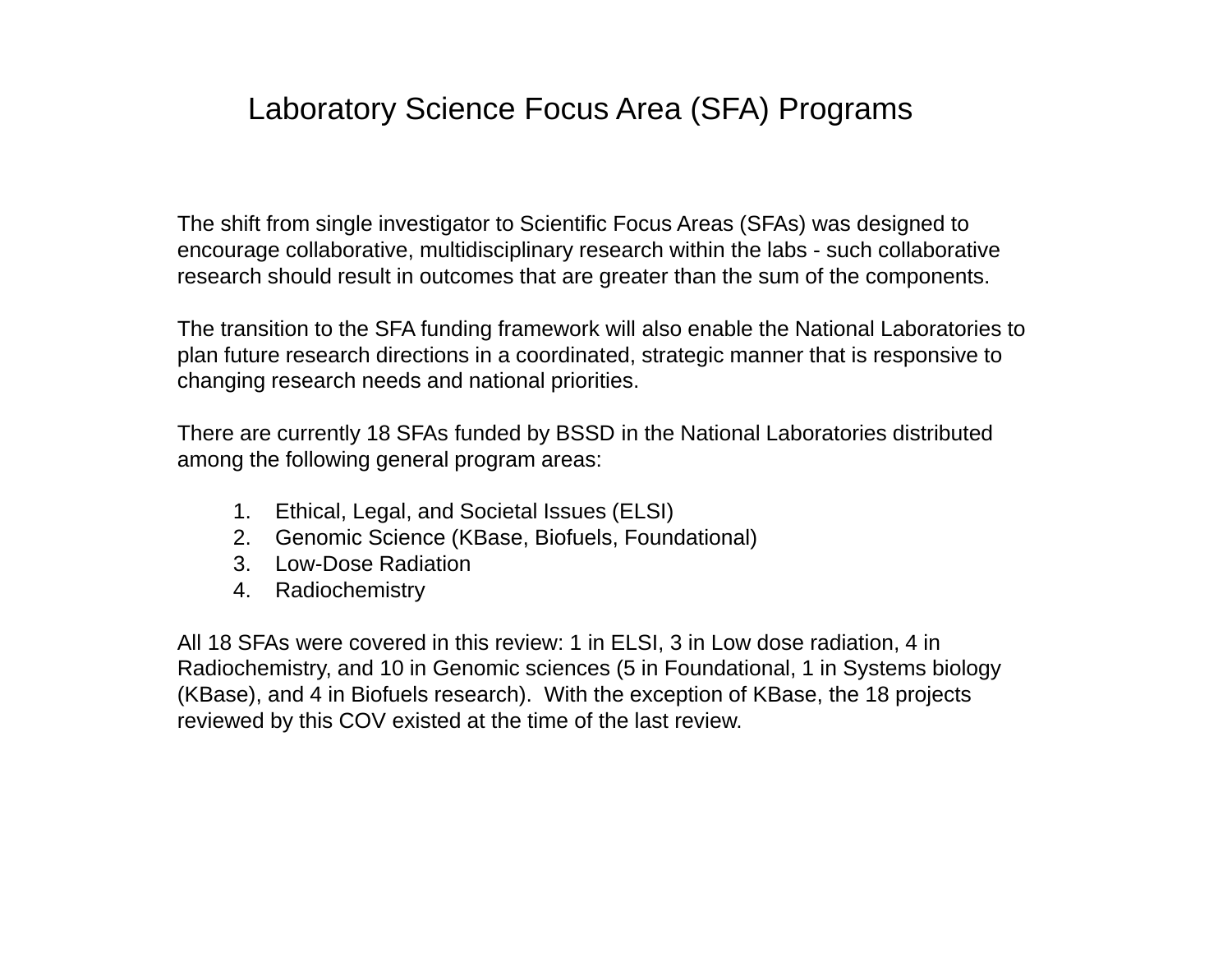### SFA Selection and Management

With the exception of KBase, the process by which topics for SFA's were identified and how teams were invited to apply was not a specific subject of our review.

The committee was supportive of the KBase solicitation and review process and recommends this general process serve as a template for the solicitation of future SFAs. A well-defined and documented system was employed to solicit proposals from the national laboratories, obtain written reviews from high-quality reviewers, conduct reverse site visits, make awards and declinations, and obtain budget revisions. However, the COV was unsure whether the decision to combine a poorly reviewed proposal with a well-reviewed proposal happened during review, panel discussion, or afterwards among PMs and whether there was further outside input. The decision process could be better documented.

PMs are doing an excellent job managing the SFA programs. DOE PMs communicate important project reporting due dates for revisions, budgets and/or annual or final project reporting requirements.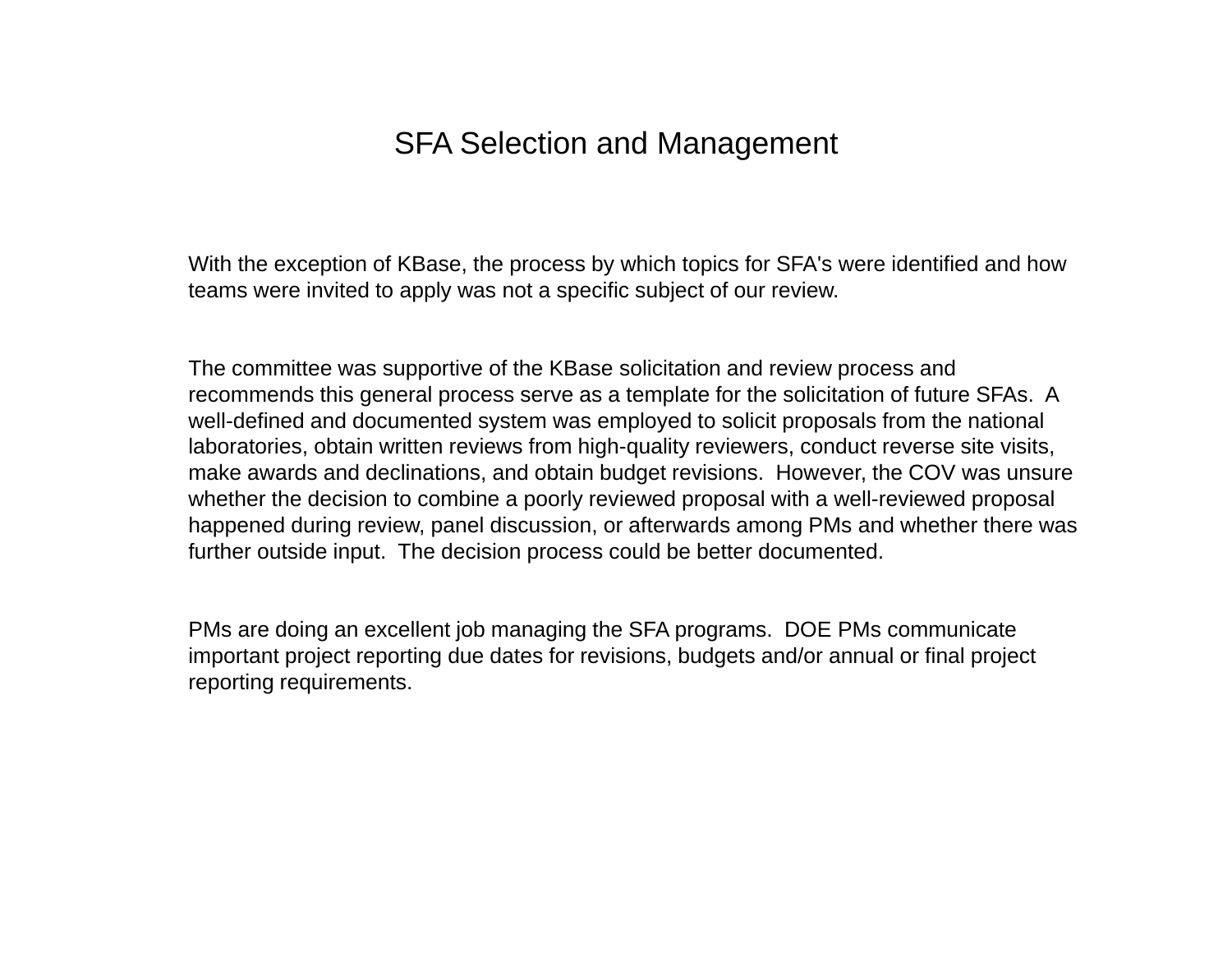# Ethical, Legal, & Societal Issues (ELSI)

Three ELSI projects were funded during the current COV timeframe, 2 to national labs (ORNL and LBNL) and one to the Venter Institute. This SFA will not be renewed for the next triennial and will be replaced with a project at ORNL, which supports goals related to the SC-23 Biosystems Design program.

Review documents and communication among PIs and DOE PMs related to the SFA were very well organized. An organized cover sheet outlined the evolutionary history of the ELSI Program, now focused on upcoming societal challenges related to bioenergy and nanoscience.

**Recommendation**: *This documentation was extremely useful and similar documentation should be provided for each SFA in future COV reviews.*

The ELSI program has evolved to include social and legal issues related to nanoparticles, bioremediation, bioenergy development, genetically modified crops, synthetic biology, and evacuation policies and public safety risks associated with nuclear incidents. These remain pressing societal issues. Thus, ELSI has the potential to contribute significantly to public education and awareness of the DOE scientific portfolio, and thereby assist in the adoption and support of specific technologies by communities.

**Recommendation**: *These remain pressing societal issues and the program remains an important component of the SFA portfoli. The COV encourage BSSD to continue support for ELSI as an integrated component of ongoing scientific programs.*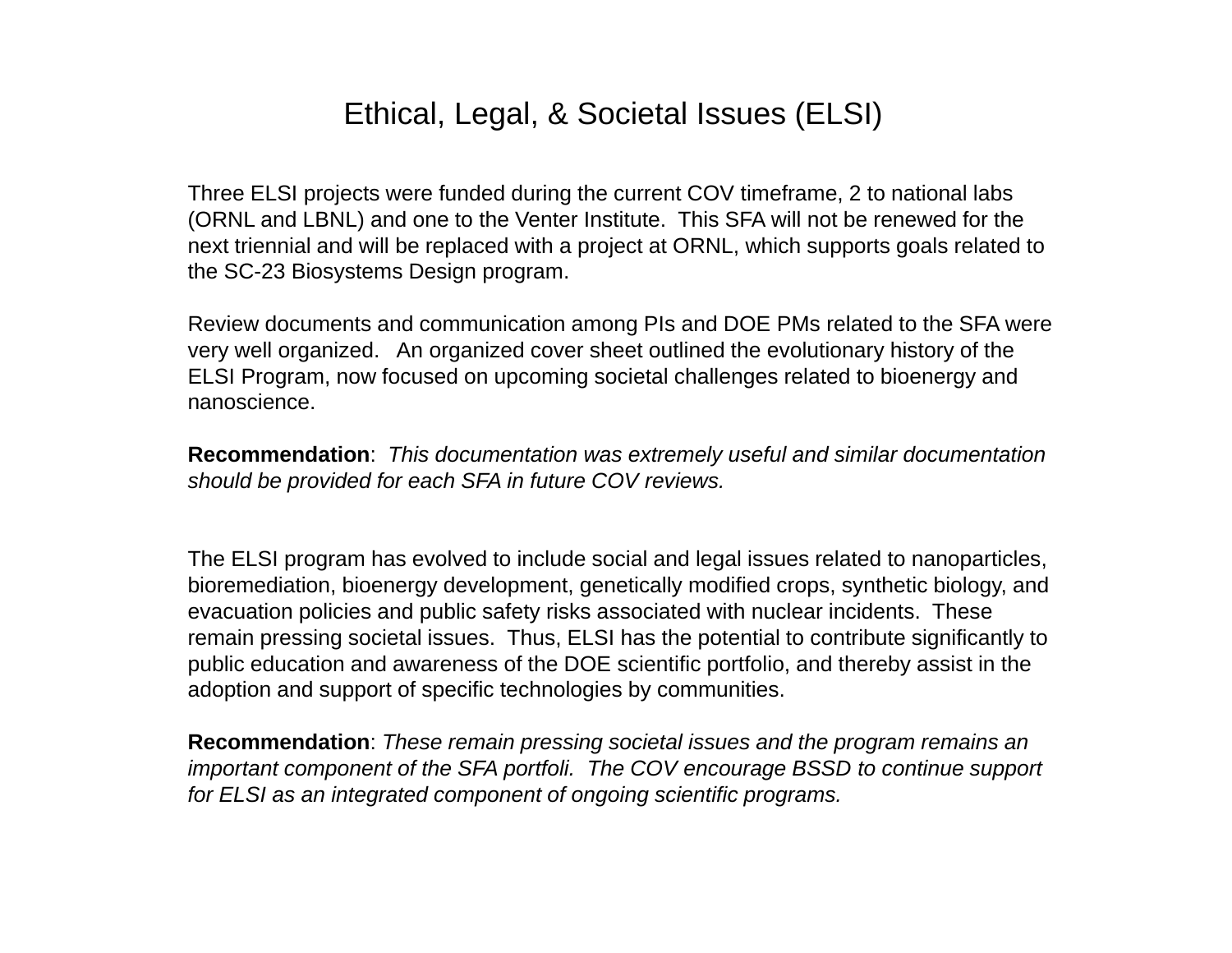# KBase

The grand, ambitious goals of KBase include solving many critical software needs for interdisciplinary genomic science including molecular biology, systems biology, and genomics. It is a major effort with a budget over \$12m/y.

This project is scientifically exciting and at the cutting edge of the discipline. This is high risk, high potential impact research, but also has a significant service/outreach component to ensure the methods and tools developed are actually used.

- $\bullet$  Given the broad breadth of KBase goals and its diverse audience, it is unclear what mechanisms have been put in place to communicate with possible users, interface with DOE JGI, and/or involve other FOA grants.
- $\bullet$  Although the current investigator composition insures this program will deliver high quality science, there are significant challenges to achieving a "one stop" computational resource.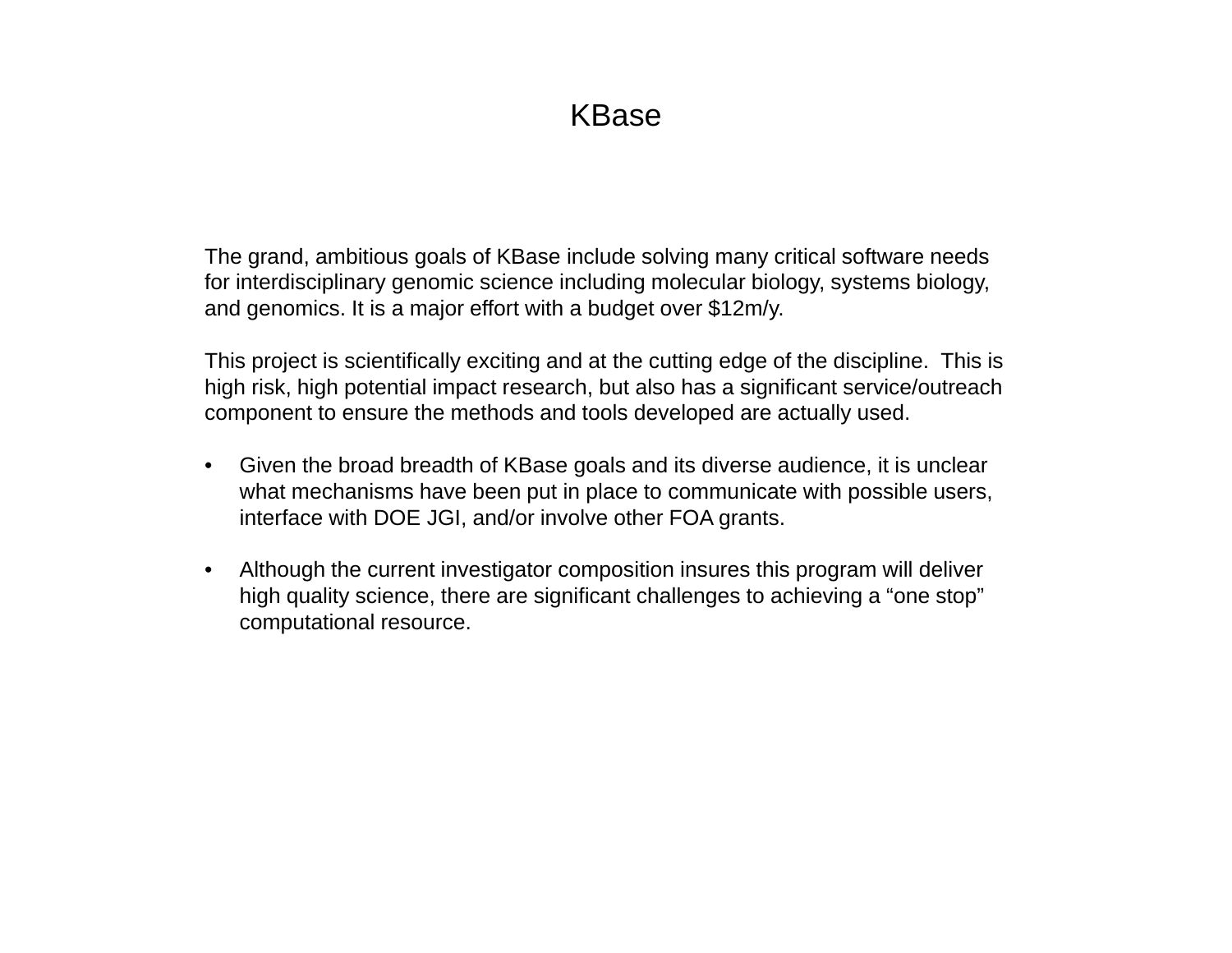## KBase

KBase is a good example of the strengths and weaknesses of the SFA funding structure.

There has clearly been a very significant involvement of program staff to ensure that KBase remained an appropriately mission-oriented project. For example, during the initial reviews, both the reviewers and PM voiced the lack of plant expertise in the LBNLled proposal, resulting in fusion of the LBNL-led project with the BNL project.

However, given the predominance of plant biology within BER as a whole, the plant portion of KBase still appears to be a poor relation in funding and emphasis relative to the microbial portion, yet is arguably a more challenging problem that will require more resources to solve.

**Recommendation**: *The balance of plant to microbial emphasis within KBase should be revisited.*

**Recommendation**: *Going forward, the best mechanism for evaluating tools is to solicit reviews by potential or current users, and the best mechanism to measure impact is to count peer-reviewed publications that cite or acknowledge Kbase.*

**Recommendation**: *A plan should be put in place to provide necessary computational resources (e.g., flexible cloud compute allocation) for any tools developed under this program that are both successful and computationally intensive. Without these resources, the tools will not be useful within the KBase framework. Such a plan should be focused on resources and infrastructure provision rather than being a focus of the KBase program itself*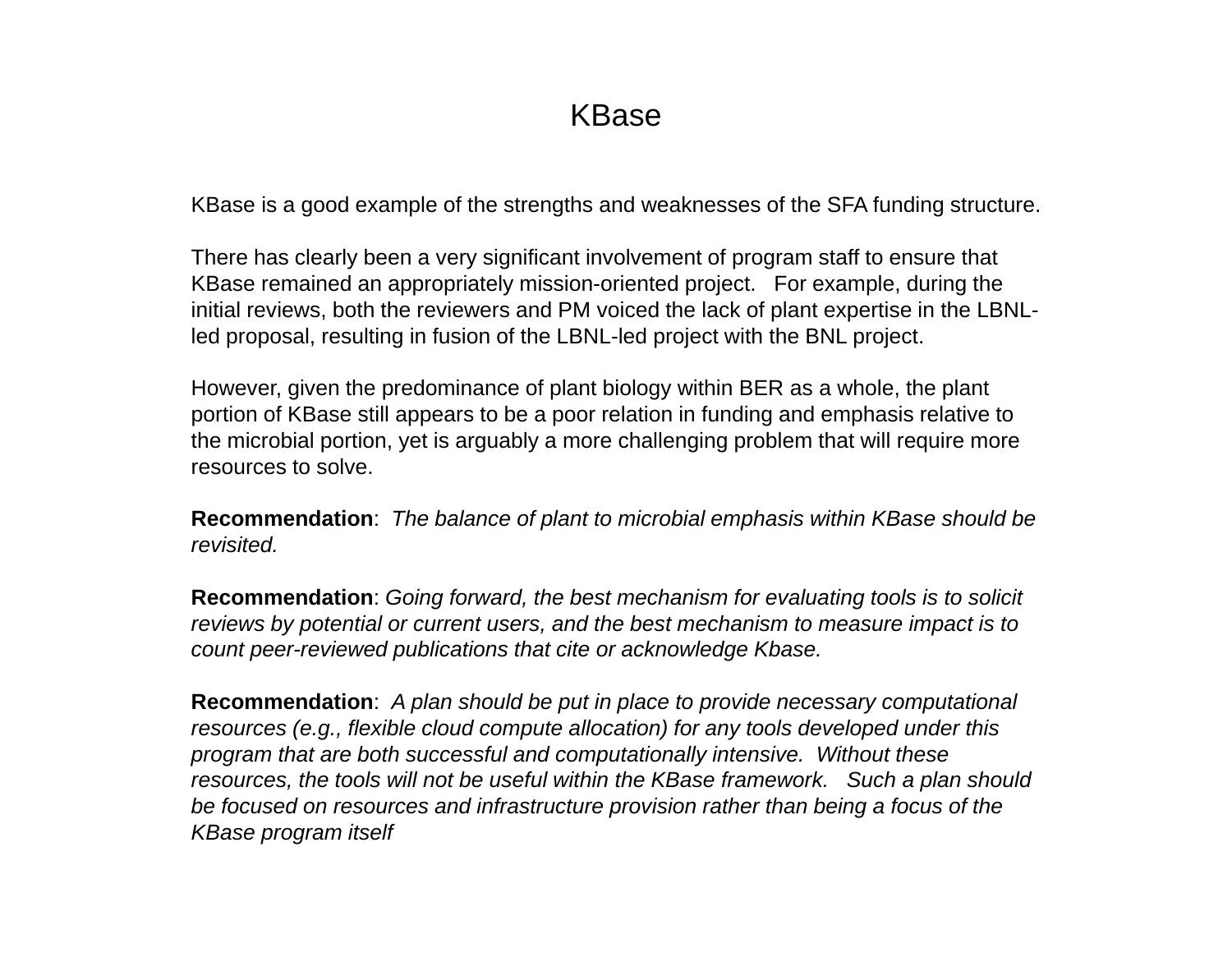# **Biofuels**

This is a major part of the SFA research portfolio, and complements the Bioenergy Research Centers that are managed separately. The scientific quality and breadth of these programs is very impressive. The current SFAs in this program are of appropriate scientific depth, of high overall quality, and well managed.

However, the COV was divided in their opinion of the potential for the various biofuel-related projects to ultimately benefit the nation. Some felt that future promise in this area will primarily be in the generation of starting materials for organic synthesis. Others felt that increased understanding of photosynthetic systems and their potential to contribute to sustainable sources of feedstocks and fuels is essential to moving towards a sustainable economy.

The divided opinion among committee members may reflect the lack of a high level rational for support of the individual projects and the expected synergy among projects.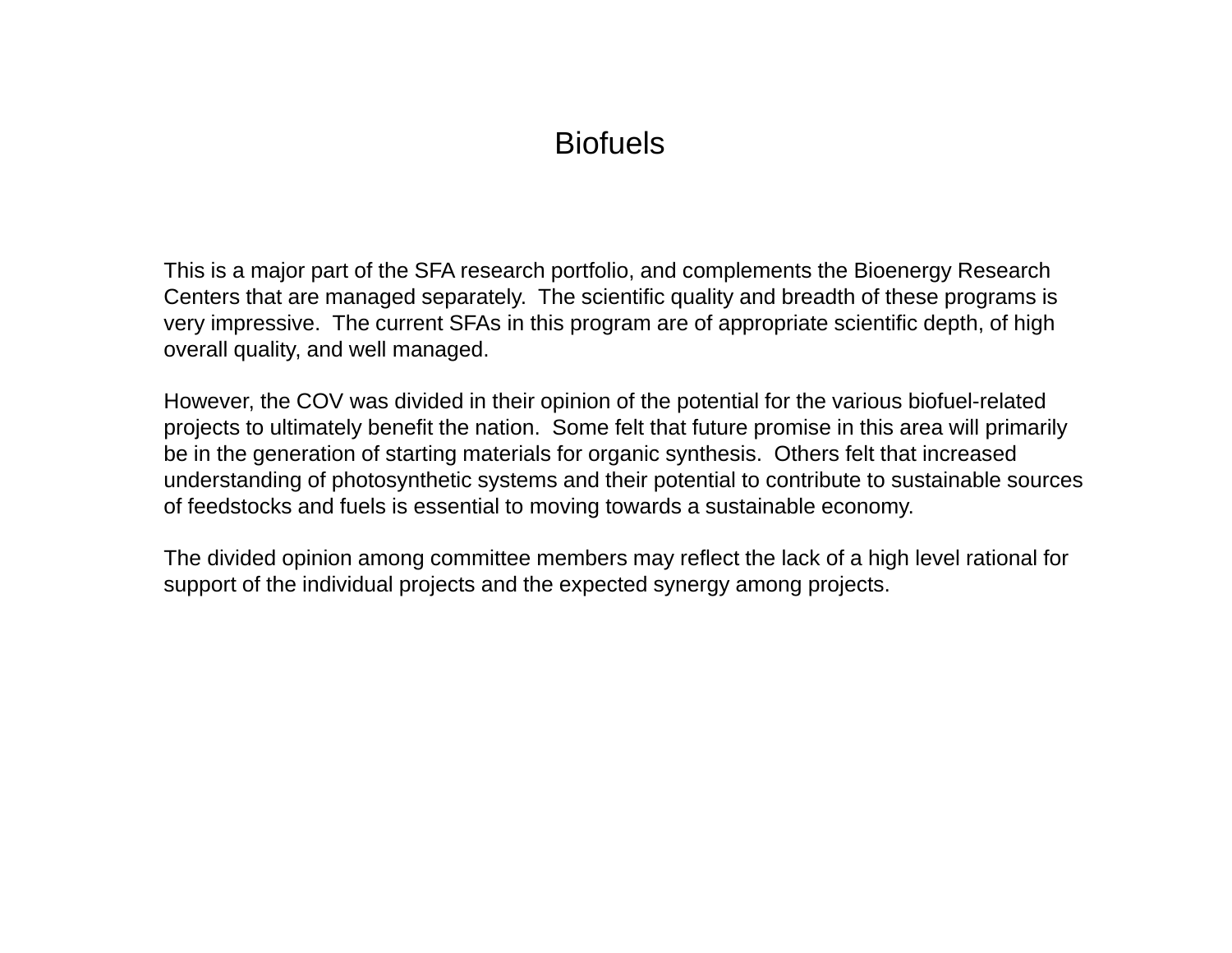# Foundational Genomic Science

These 5 SFAs (ANL, LANL, ORNL, LBNL, and PNNL) cover varied aspects of microbial ecology. The projects provide new information for understanding organisms, their roles in the environment and for developing tools with implications for carbon cycling, remediation of contaminated sites, and assessing the responses of ecosystems to environmental change. The projects in this portfolio are collaborative, interdisciplinary and use state-ofthe-art techniques and novel approaches. These projects are among those leading the field in environmental microbiology research.

All projects were examined by 4 to 6 reviewers. Four of the 5 projects passed the triennial review. There were no rankings found for the Biofuels SFA proposal from PNNL (which was ultimately rejected in review).

It was very difficult to determine the numbers of PIs involved in each project and how the projects related to each other. It was also unclear to the COV whether the summary of the review panel was generated by the PM or the panel. Thus, although the review and management of these SFAs appear to be very good, some lack of detail in documentation (e.g., PI composition and SFA relationships) may leave the program management open to criticism.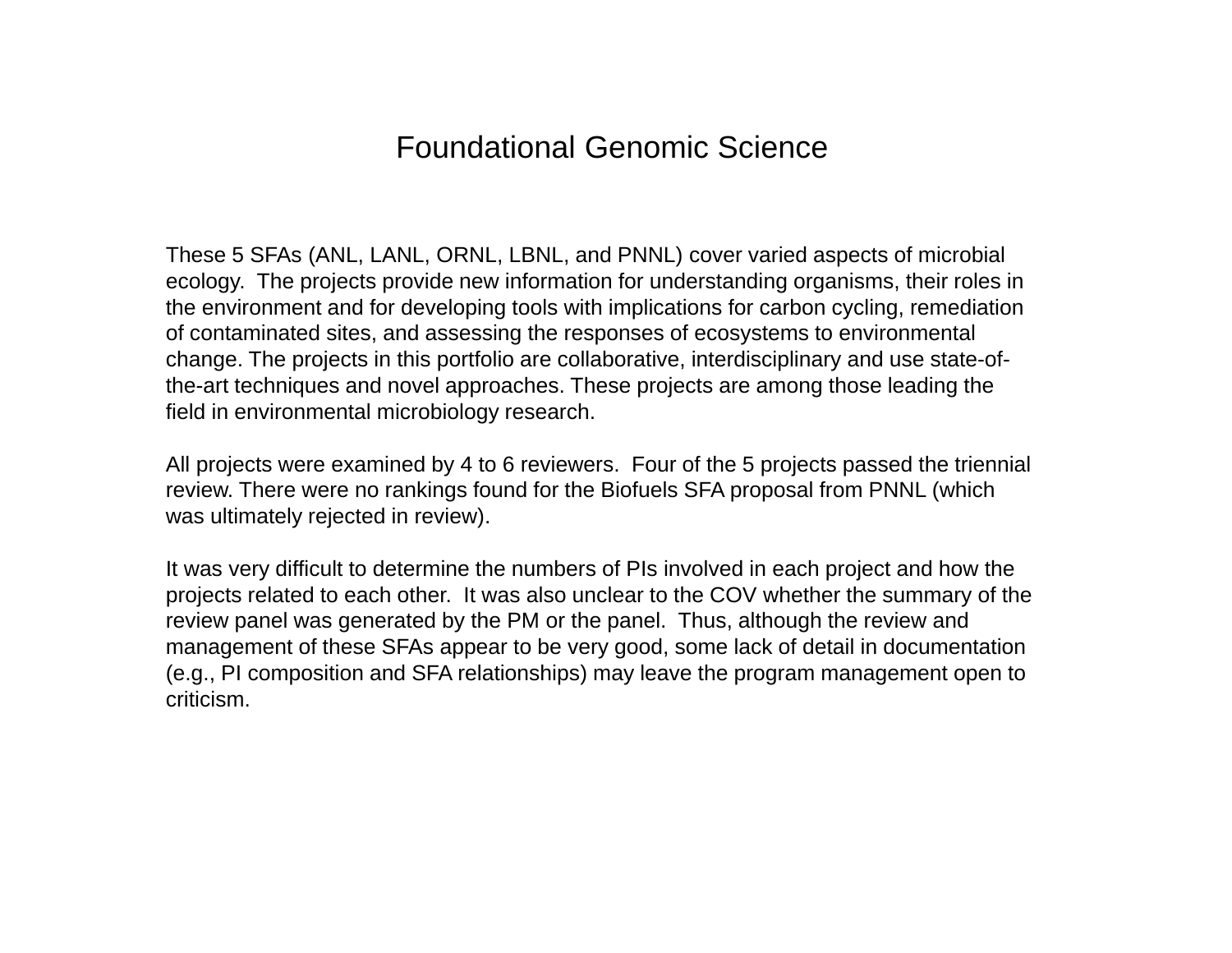# Low Dose Radiation Area

The COV examined all three SFA for the years covered in our remit (2011-2013) and extended our review to include active programs for which the most recent full review fell outside 2011-2013 timeframe.

The PM thoroughly documented all procedures involved in the management of this portfolio. The SFA review process is thorough and proceeds at a pace that is commendable, with minimal intervals between application submission, review and funding.

The breadth and expertise of the reviewers are outstanding with coverage of the needed areas of expertise. Progress of awarded SFAs was monitored and documented thoroughly. Site visit reports and e-mail correspondence were included in the files as appropriate.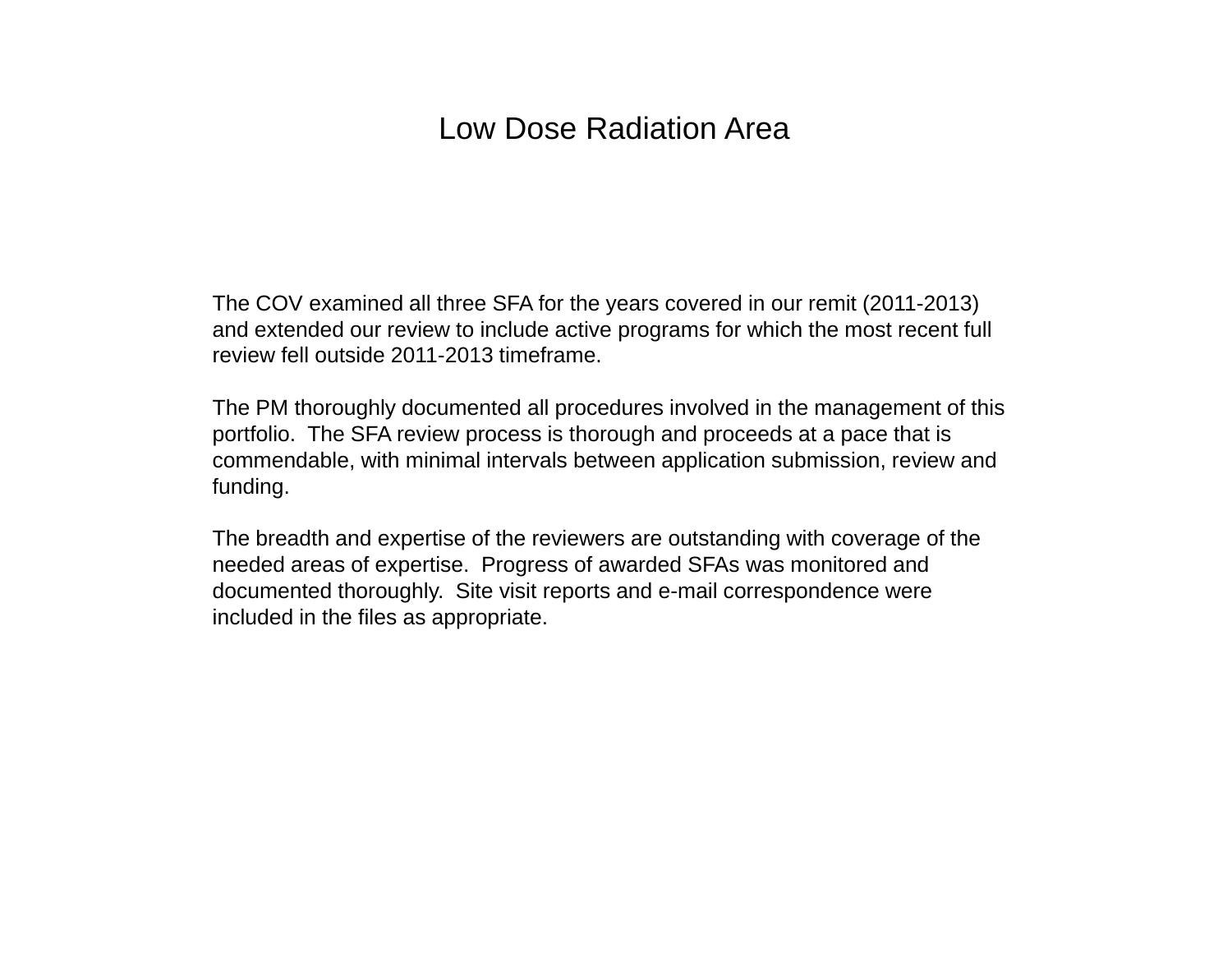# Low Dose Radiation Area

Program productivity has been high with over 700 peer-reviewed publications in its 15 year history. The Low Dose Program is unique in addressing issues central to potential health effects from environmental, occupational, and accidental as well as low-dose medical exposures to ionizing radiation that are a significant and continued concerned of the US public.

Despite the vital importance of the information generated by this program the budget has been reduced from \$21.7M to \$6.2M in the time span covered by this review (2011- 2013). The reduction in this portfolio has caused the loss of training and employment opportunities in an area that is critical to public health. **The COV is concerned** that in the absence of new low dose SFA solicitations in this review period will compromise the future of this important program.

**Recommendation**: *COV recommends exploring the possibility of intra-agency cofunding from other scientific programs (e.g., NASA, NIH, Navy), or possibly international coordination in order to recover momentum and expand efforts in this highly focused research area.*

**Recommendation**: *New initiatives in the low dose program are essential for retaining the balance between Federal Laboratory and university efforts*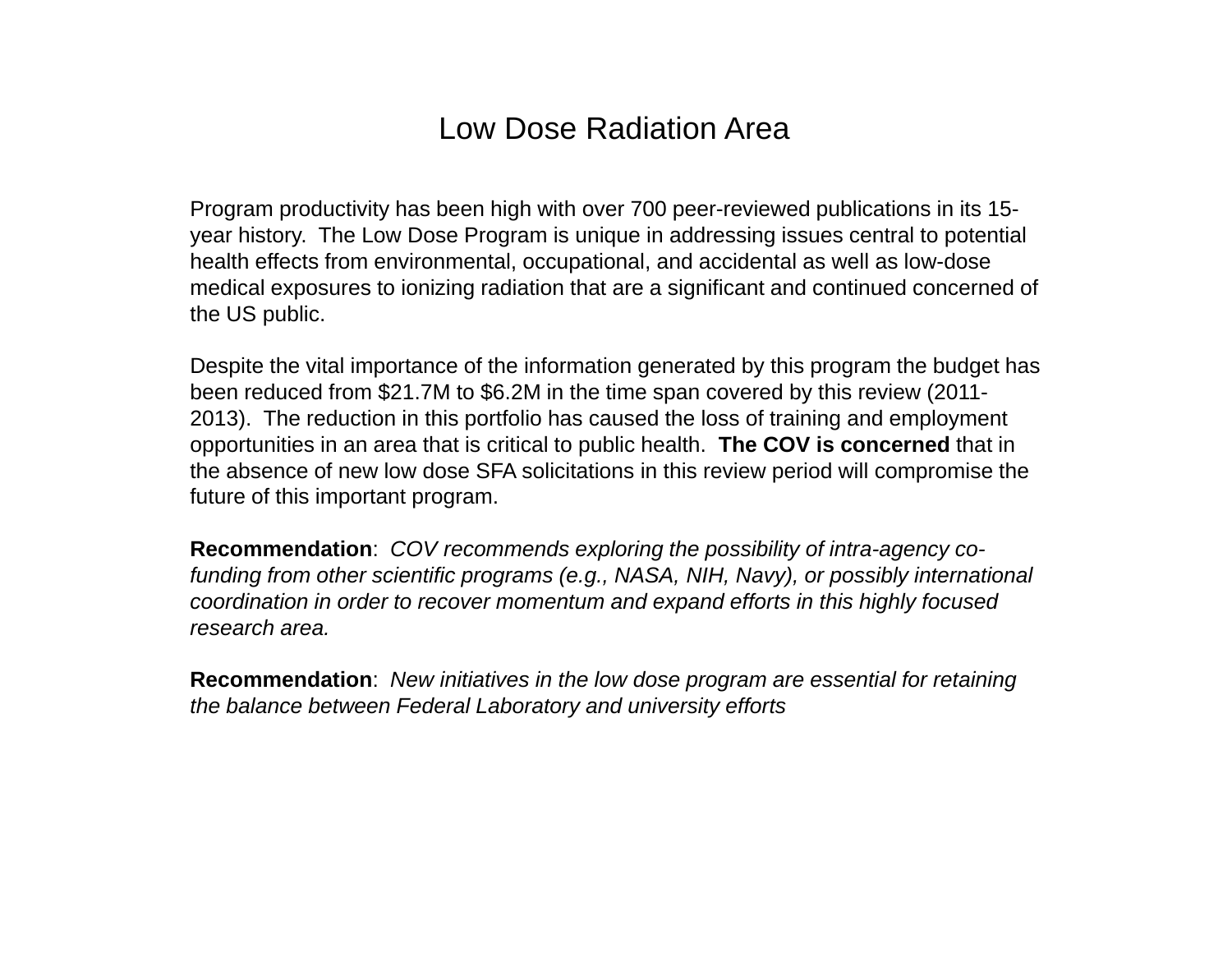## Radiochemistry and Imaging

The goal of the SFAs are to support the DOE mission related activities in bioenergy and bioremediation as well as develop fundamental methodologies that lead to transformational new technologies for medical research.

The four SFAs (BNL, LBNL, ORNL and TJ) are well organized and managed. The review and award process is clear and there is a thorough review process for all proposals (4-7 reviewers per proposal) with consistent high quality reviews.

The PM has each SFA well documented and is in close communication with the PIs. All SFAs are consistent with the DOE mission and focus radiochemistry and instrumentation development towards the understanding of plants and microbes for producing biofuels, cleaning up waste and sequestration of carbon.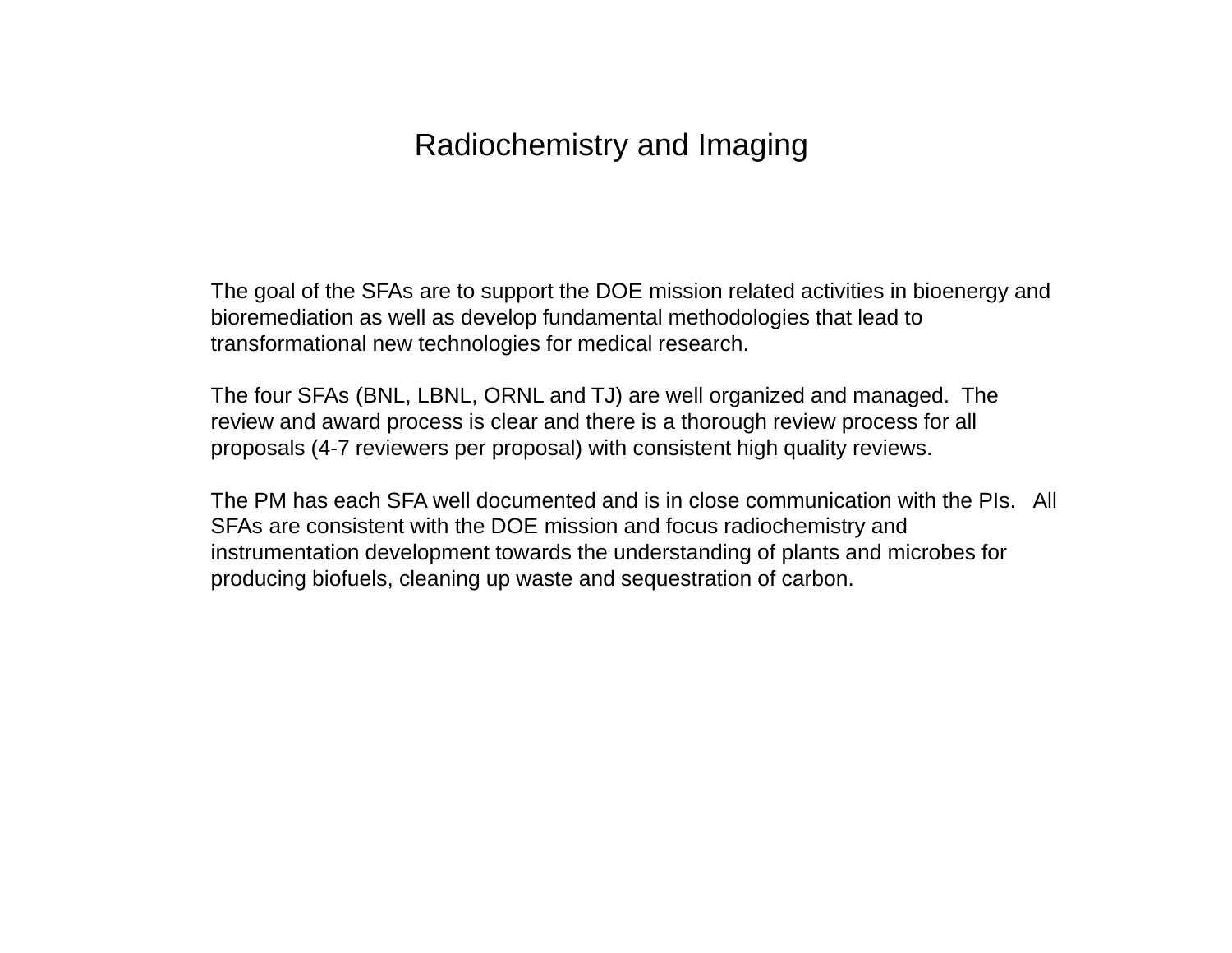# SFA Triennial Review Process

The SFAs underwent their first triennial review during the period reviewed by this COV. The triennial reviews were in the form of a progress report/proposal defended during one or halfday reverse site visits. The reviews appeared to have been well managed in all aspects. Given the staff shortages within the BER Program, and limitations in the travel budgets, the detailed interaction with PIs is commendable and additional staff to replace current vacancies will assist future reviews.

Where the peer review members agreed on a concern, annotation was added to make the PI aware of these concerns. None of the concerns noted was considered a 'show stopper', but rather provided the opportunity to improve the expected outcomes of the project.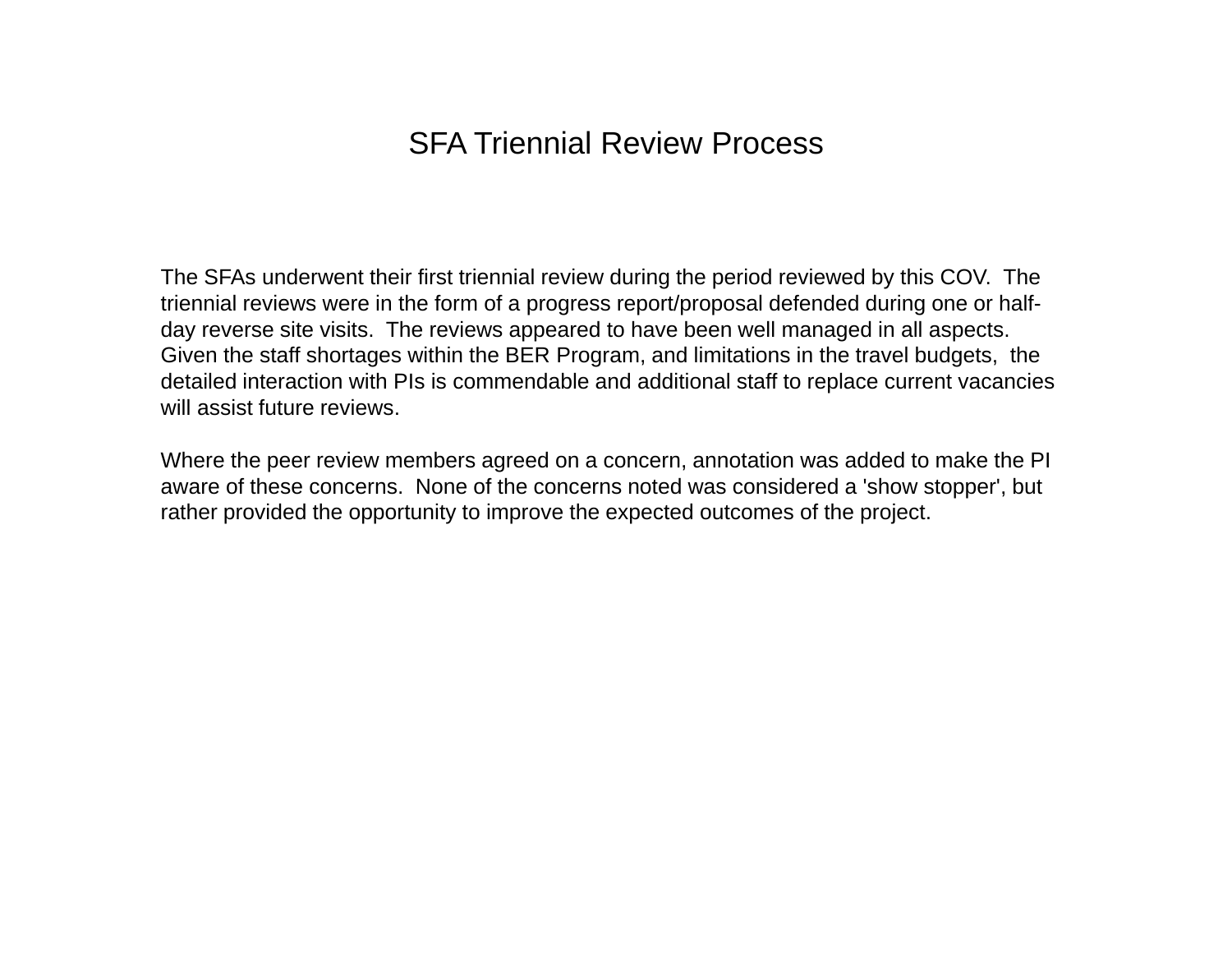### SFAs – General Observations and Recommendations

**Recommendation**: A formal, documented and reviewed process for the creation of new SFAs should be created and made available to future COVs for review.

**Recommendation**: Develop a clear process and documentation of the decision process when redirecting or terminating an existing SFA.

There is naturally some redundancy across and within SFAs funded at National laboratories. For example, the 'biofuel' SFAs are not clearly linked (or vice versa) with the Bioenergy Research Center goals. Although the committee endorses the freedom of the individual National Laboratories to conduct independent lines of research within the SFA funding structure, it was not clear to the COV that a mechanism existed to prevent redundancy and promote dialog between related projects.

**Recommendation:** *We encourage BER management to develop mechanisms to produce ongoing dialog between related SFAs when appropriate, and to request collaboration and synergy between related SFAs. This particularly applies to the (non-BRC) biofuel SFAs and their relationship to the BRCs, and to KBase and JGI.*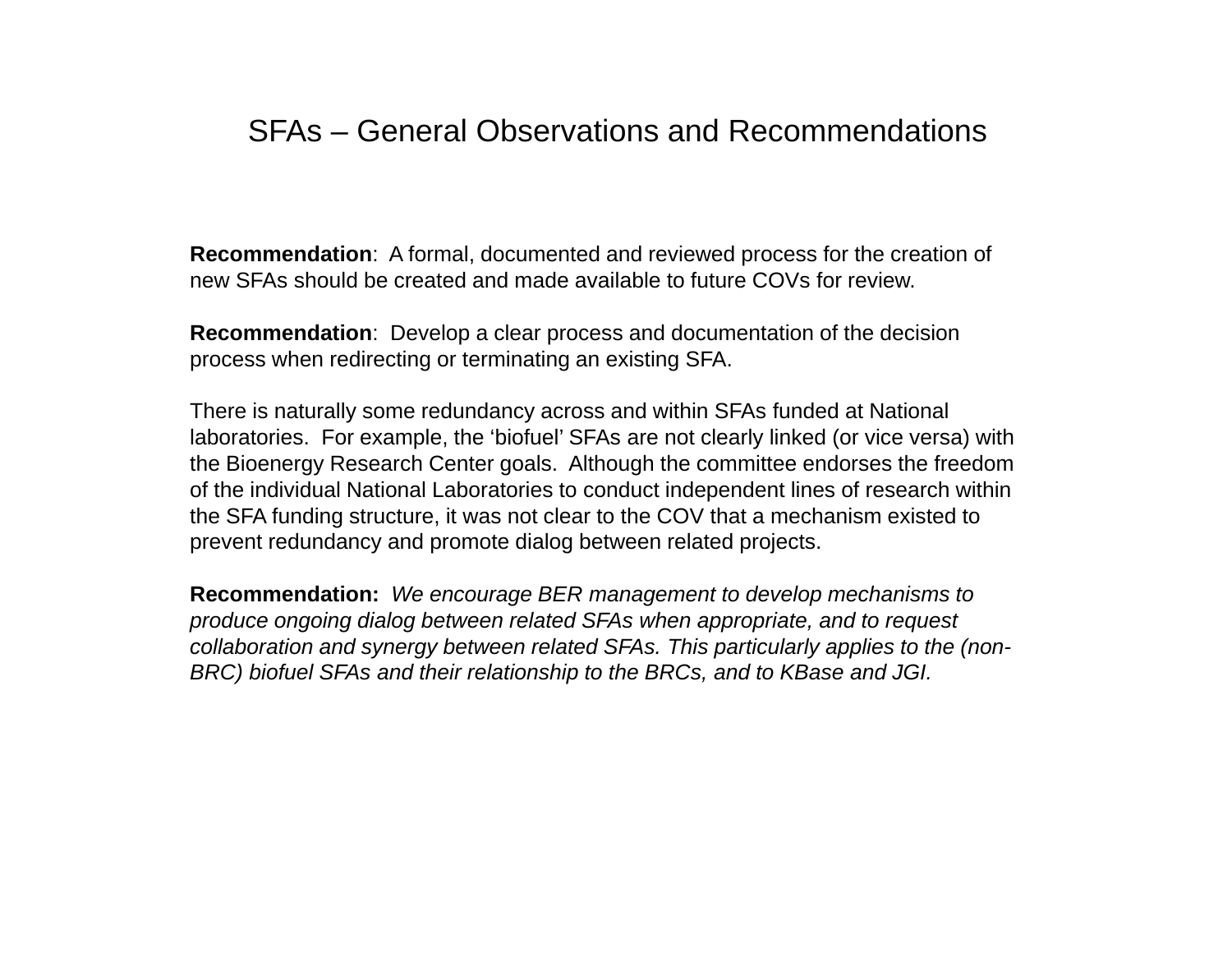# Funding Opportunity Announcements (FOAs)

There were seven targeted solicitations to the university community issued as Funding Opportunity Announcements (FOAs)

#### **The Genomic Science Program issued 6 FOAs during this review period**

- 1. Plant Feedstocks for Bioenergy, Joint with USDA (Notice 11-417,12-598, 13-770)
- 2. Genomic Science and Technology for Energy and the Environment (Notice 10-368)
- 3. Genomic Science: Biosystems Design to Enable Next Generation Biofuels (Notice 12-640)
- 4. Systems Biology Enabled Research on the Role of Microbial Communities in Carbon Cycling (Notice 13-866)

#### **Nuclear Medicine issued one FOA**

1. Nuclear Medicine Research and Training Grants of Excellence (Notice 12-646)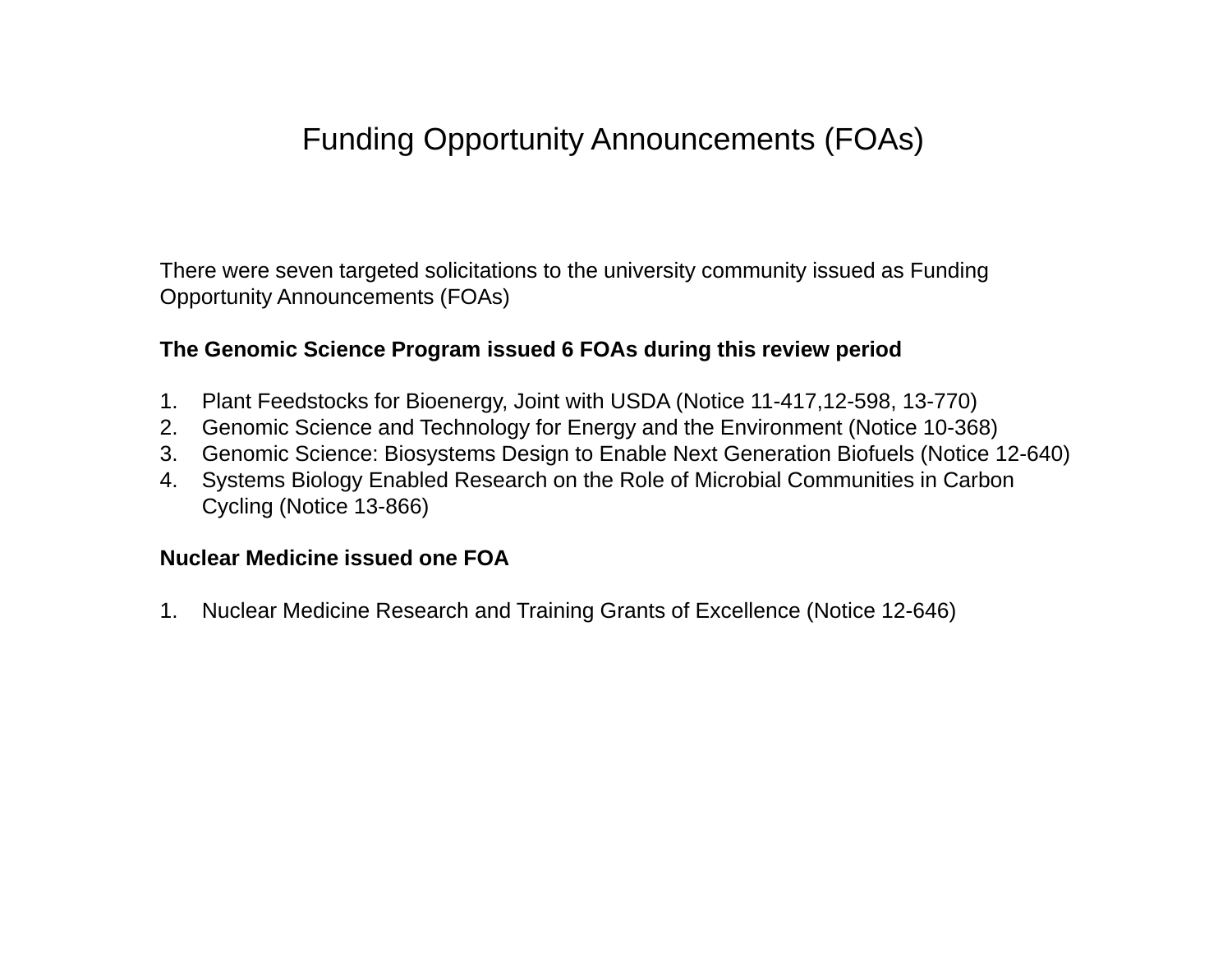#### Genomic SciencePlant Feedstocks for Bioenergy, Joint with USDA

The joint DOE-USDA Plant **Feedstock program** was seen as strategic and a powerful way to leverage funds, interest, and expertise between DOE and USDA - thereby having projects with basic and applied components in a single portfolio.

The COV was particularly impressed with the rigor of the review process for the three Plant Feedstock FOAs and felt that the proposals selected for funding were the most meritorious proposals. The PM was in regular contact with the awardees through e-mail correspondence, annual reports, scientific meetings, and the annual awardees meeting.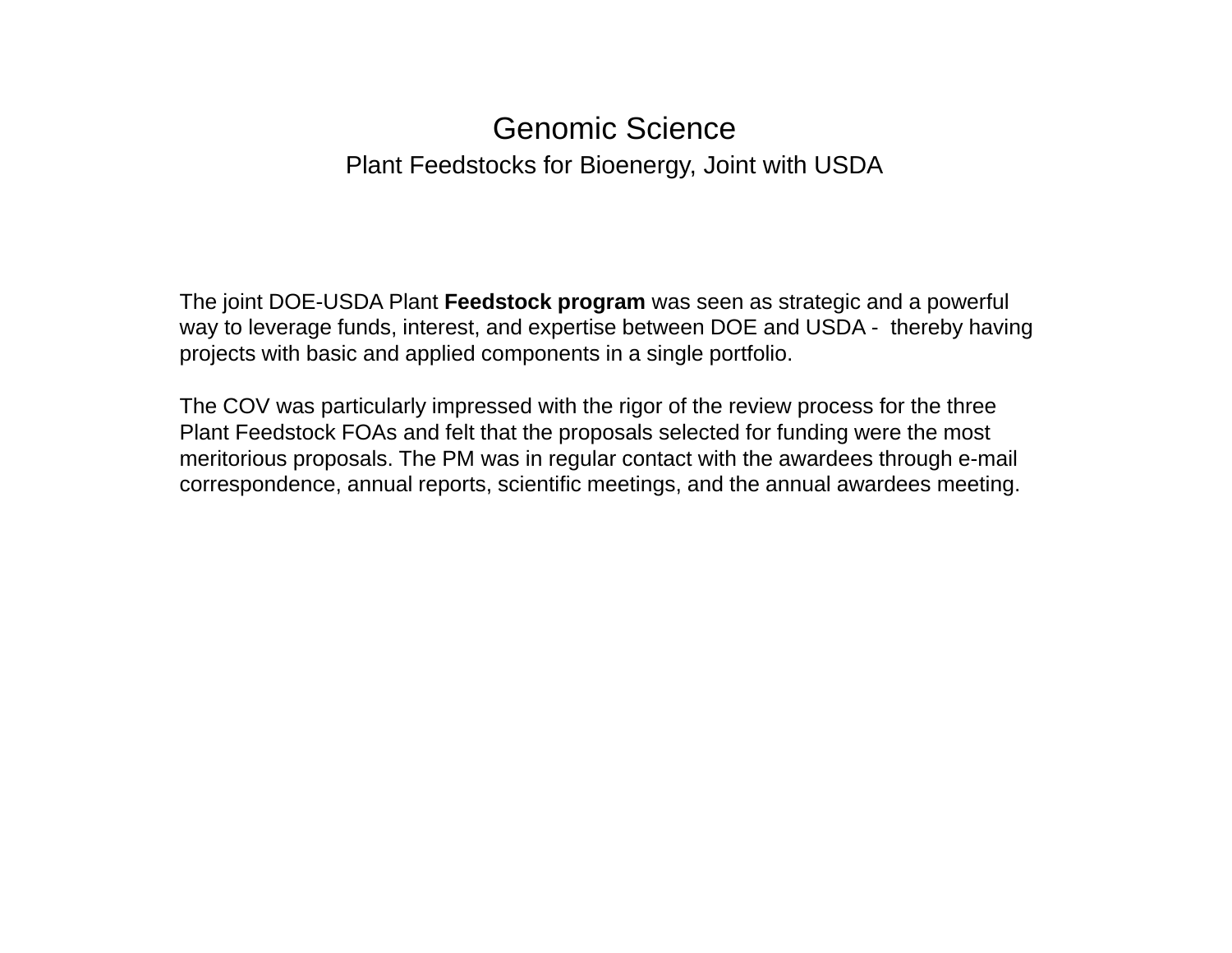# Genomic ScienceBiosystems Design

Development of the three FOAs during this reporting period appears to have been guided by the 2009 GTL Strategic Plan and the Biosystems Design workshop held in 2011.

- 1. Genomic Science and Technology for Energy and the Environment (10-0368)
- 2. Genomic Science: Biosystems Design to Enable Next Generation Biofuels (12-0640)
- 3. Systems Biology Enabled Research on the Role of Microbial Communities in Carbon Cycling (13-0866)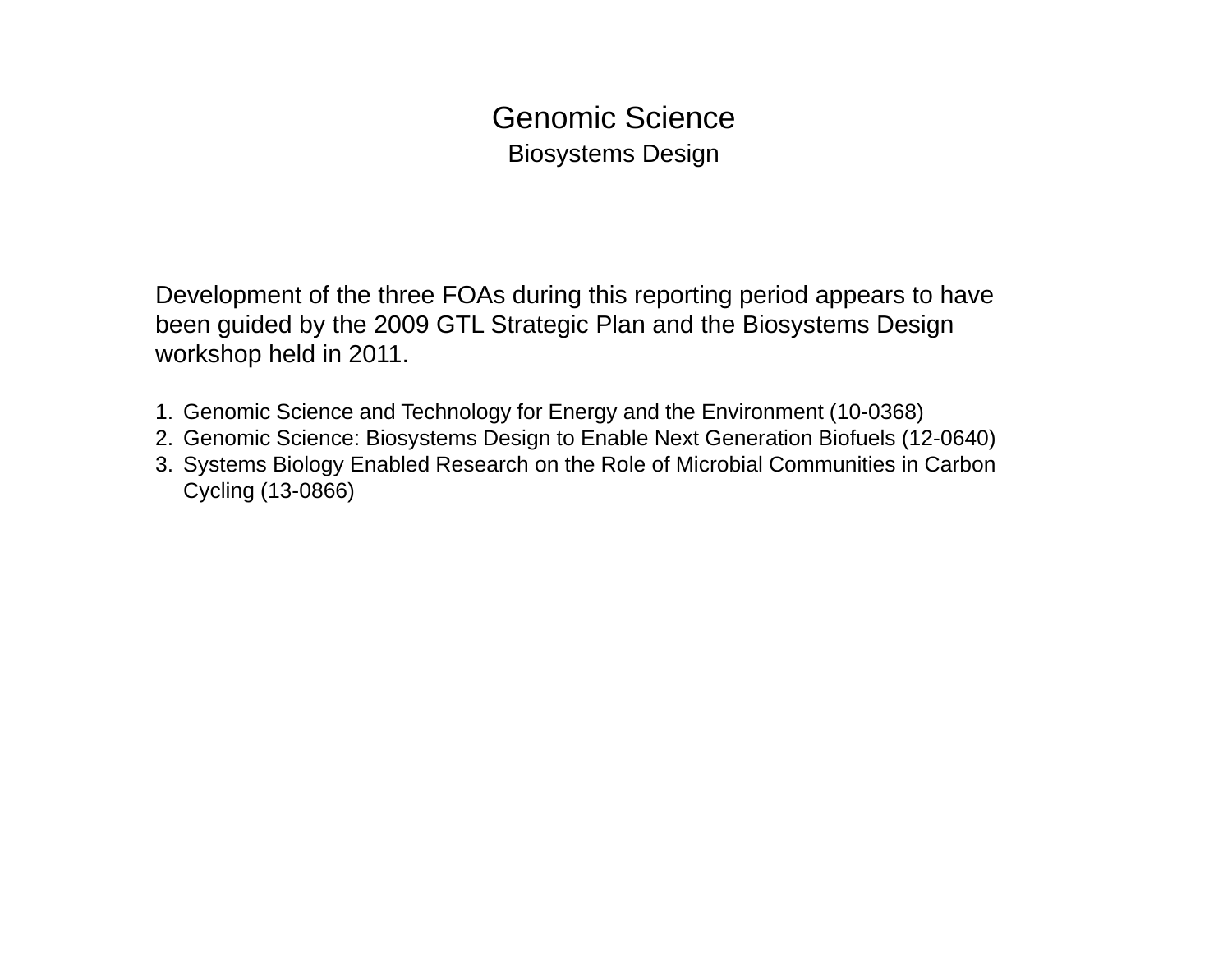### Genomic ScienceBiosystems Design

The focus of the 3 FOAs is distinct, and the program has evolved over time to address new scientific areas (e.g., wedding systems biology to the study of terrestrial carbon cycling) as well as attracting new investigators to DOE. The program appears to have a balance with respect to breadth, although tradeoffs between breadth and depth may occur when soliciting larger, multidisciplinary, longer duration projects. The success rate for proposals submitted to these FOAs was highly variable, ranging from 9% to 29.4% (average: 14.8%).

**Recommendations**: It would be useful to articulate a vision to eventually connect/translate the systems biology aspects of the portfolio to the Plant Feedstocks Program portfolio in the future. The selection of only one project each per organism type in the Biosystems Design FOA may not give sufficient depth to cover this field.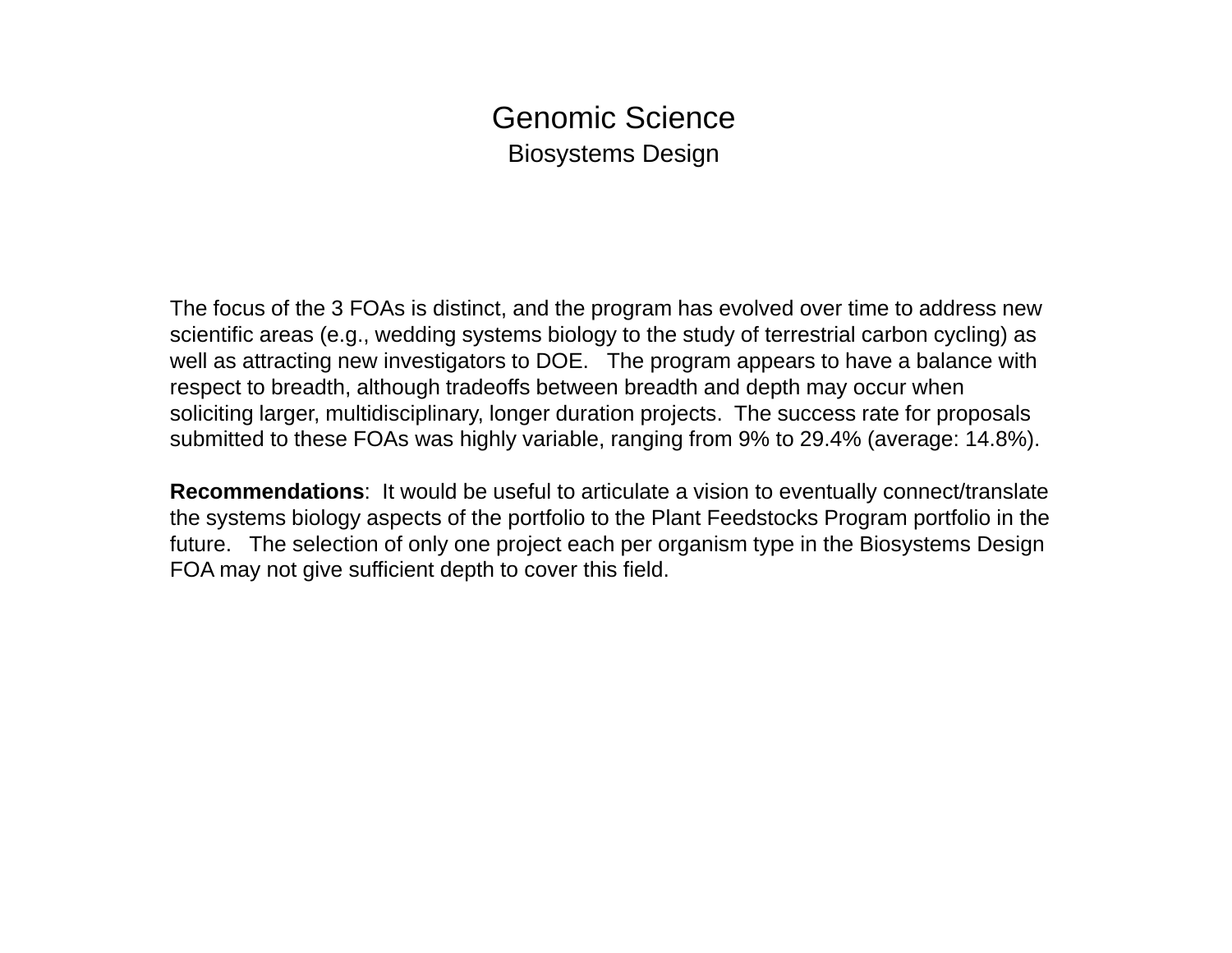#### Nuclear Medicine

#### **Low Dose Radiation Research Program**

There were no FOAs over the 2011-2013 COV period. This was seen as a major weakness.

#### **Radiochemistry and Instrumentation Program**

This area has suffered severe cuts in funding during this COV review period. When the overall BSSD budget was reduced, the Radiochemistry/Radiation Science areas seemed to take the brunt of the cuts. Only one FOA (12-646) in Nuclear Medicine was announced during the 2011-2013 time period of this COV, compared to 5 for the previous 3 year COV cycle. It was unclear to the COV whether this reflected the least internal resistance of a small program or intent by the BER/BSSD Director/Associate Director to phase out these programs. Unfortunately, this area is also unique within the Federal funding arenas, and should not be allowed to disappear.

**Recommendations**. *Retain appropriate level of funding to both universities and national labs as needed to maintain essential training and workforce development in key radiochemistry areas (nuclear medicine and plant/microbe imaging and radiochemistry). Funding of both universities and national laboratories is necessary to provide for interactions and collaborations, as well as offer graduate student and postdoctoral trainees access to facilities and instrumentation in both research environments.*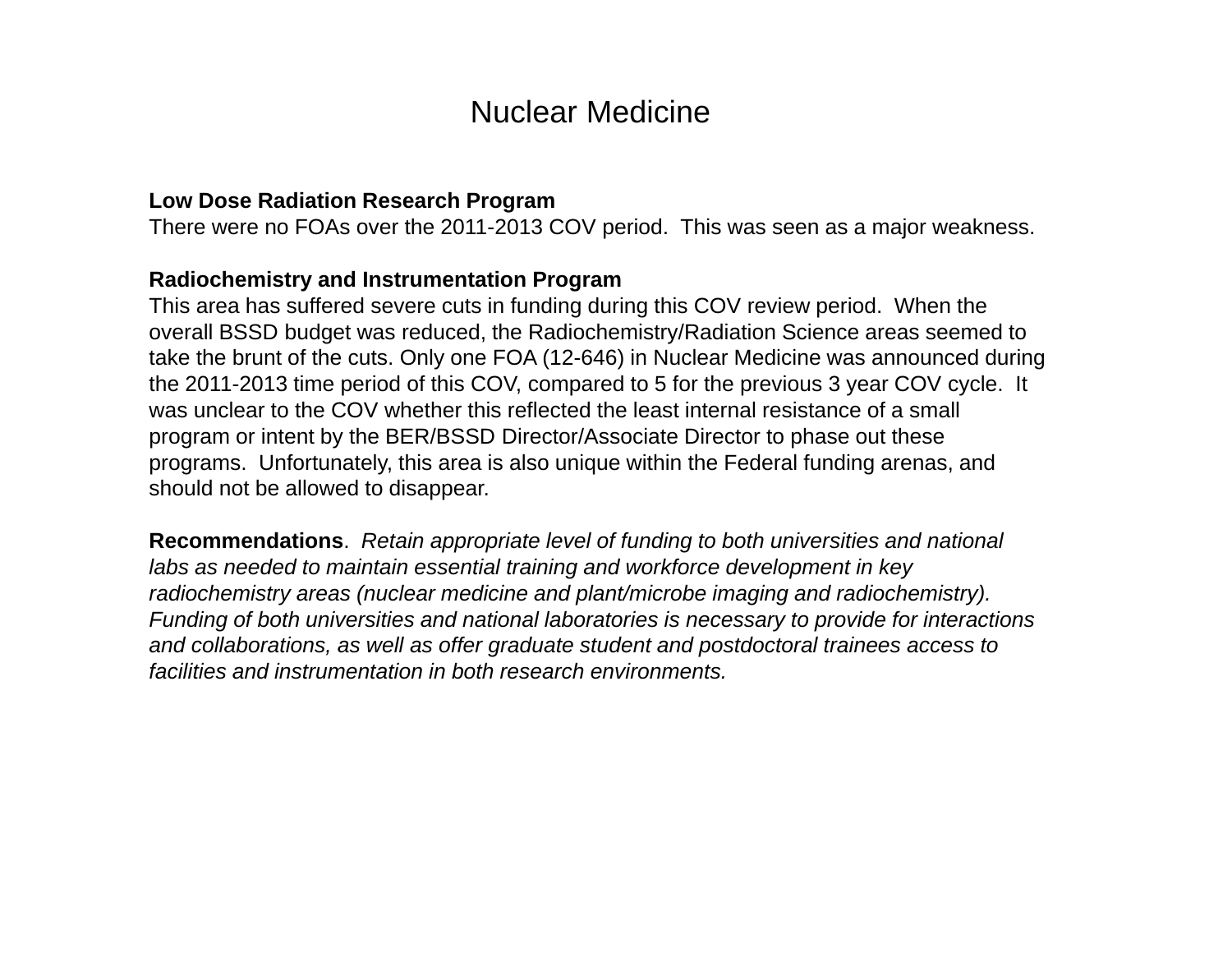# FOAs – General observations and recommendations

The FOA solicitation process is heavily affected by the budget cycle and the PMs are challenged with respect to timing needed to get the FOA released, pre-proposals reviewed, full proposals solicited and reviewed, and awards recommended by a DOE deadline of July 1st. The PMs are involved in all procedural aspects of the FOAs and resulting funding decisions.

The COV felt that the high number of full proposals for some FOAs (highest 289) required a lot of work by submitters, the review panel, and the PM. The COV felt that some of the FOAs' scientific scope needed to be clearer and explicitly state not only the topics of interest but topics or foci that would not be consistent with the DOE mission and/or the PM's portfolio.

**Recommendation**: *A more focused solicitation and/or more rigorous screening of preapplications is advised such that the funding rate is elevated to 20-25%. For example, more narrowly focused FOAs would clearly articulate not only what is sought, but also what is not, would be beneficial (e.g., no "food" plants), and will ensure the correct panel expertise is invoked for each proposal.*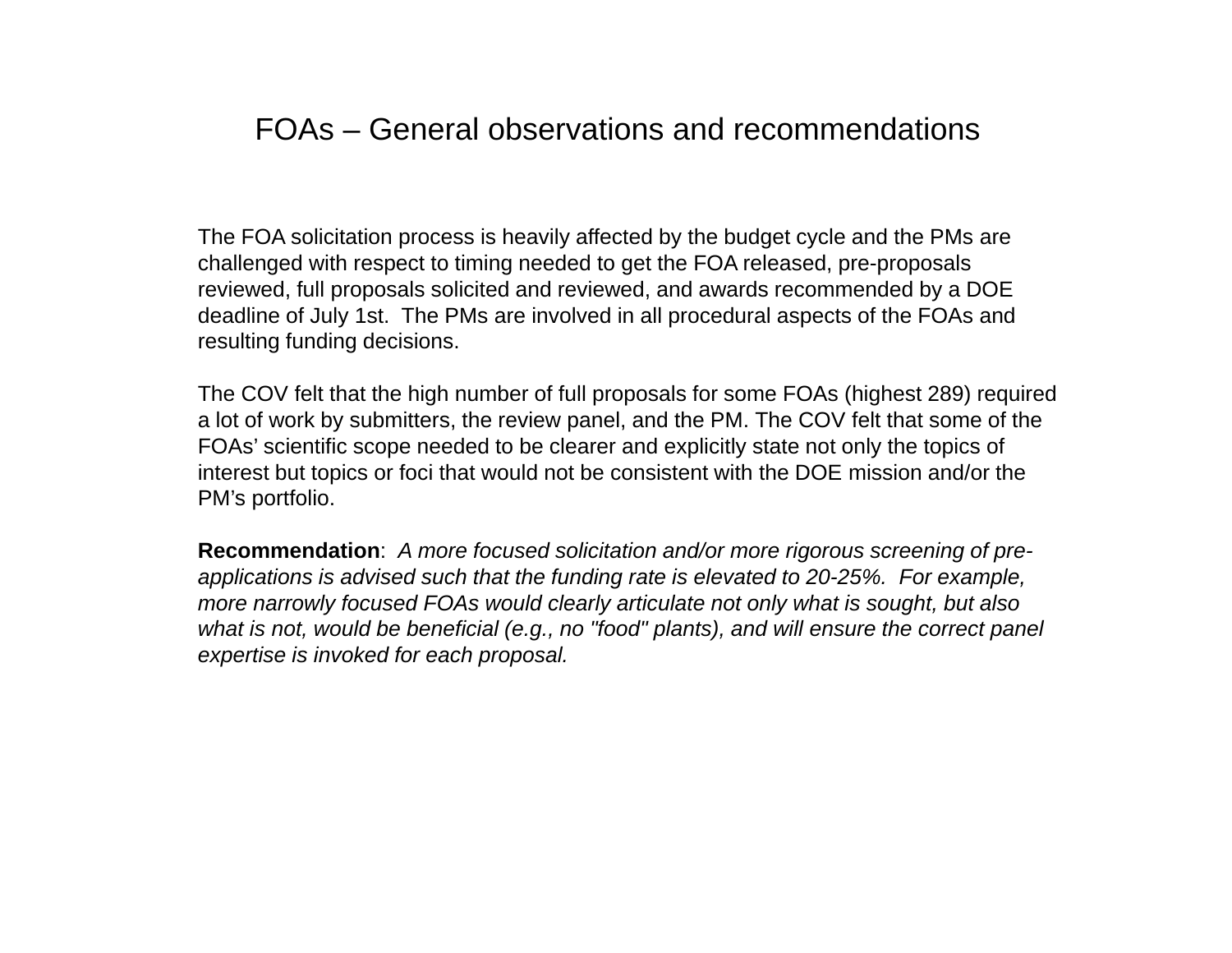# FOAs – General observations and recommendations

The COV was concerned over one "orphan" project ("Microbial Ecology, Proteogenomics, and Computational Optima", Harvard Medical School) that receives a significant amount of funding per year without substantial review. The level of funding provided to this single project without an open competition was seen as not efficiently serving the BSSD mission.

Unlike the other two FOAs, FOA 13-0866 offered supplemental funds (up to \$300K per year) to develop systems biology and 'omics data in collaboration with Kbase.

Since the KBase milestones and reports do not reflect a timeframe by which software would be adopted for specific purposess, the COV felt that the inclusion of \$300k targeted funds for collaborations with KBase for one FOA was not especially well thought out.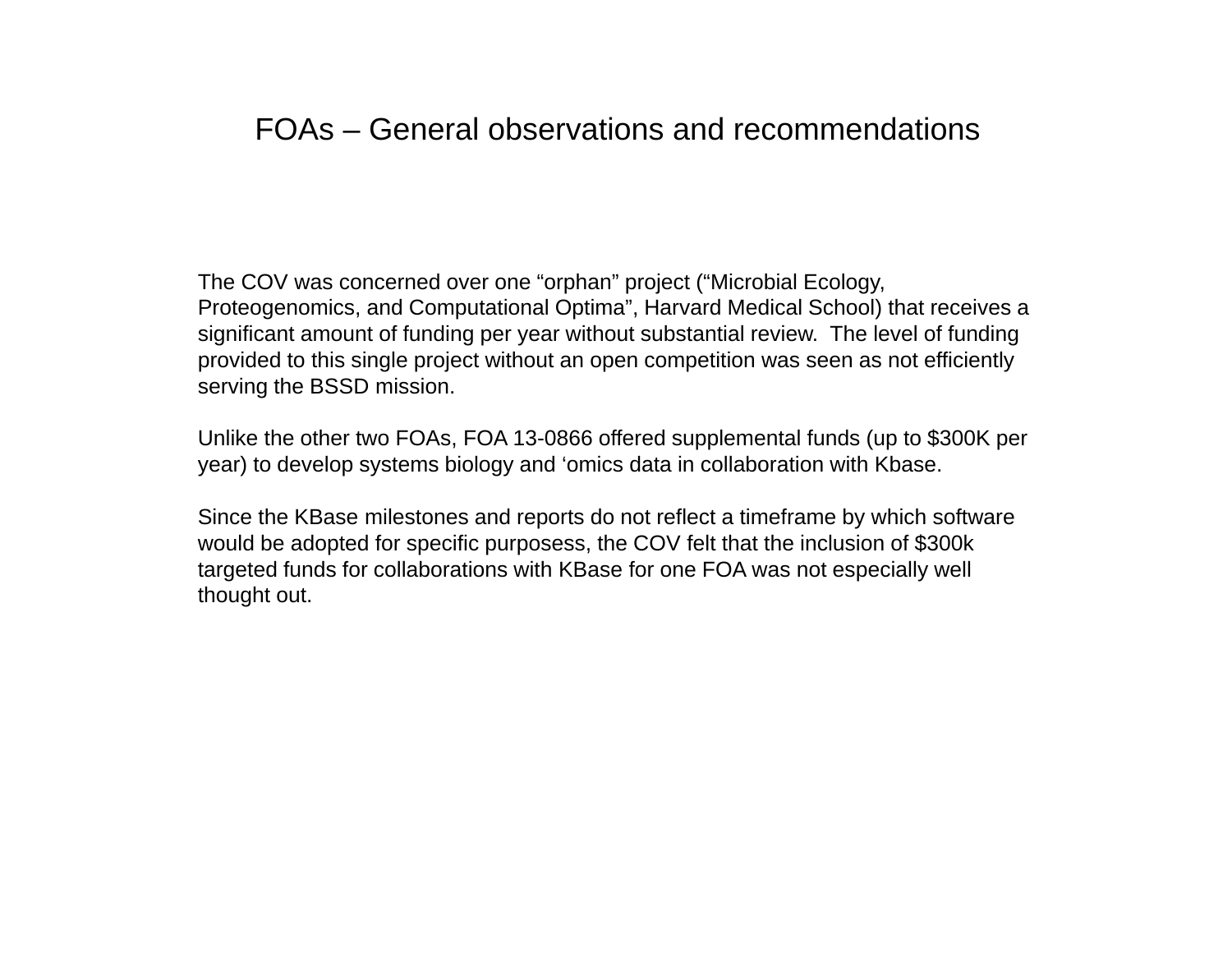### Bioenergy Research Centers

The U.S. Department of Energy (DOE) established three Bioenergy Research Centers (BRCs) in September 2007 – the Bioenergy Science Center (BESC), Joint BioEnergy Institute (JBEI), and Great Lakes Bioenergy Research Center) - with a second 5-year phase beginning in 2012.

Each center represents an integrative, multidisciplinary partnership with expertise spanning the physical, chemical, biological, and computational sciences, including genomics, microbial and plant biology, analytical chemistry, computational biology and bioinformatics, and engineering.

Oversight of the BRCs appears to be appropriate for the level of investment in these Centers. The BRCs in general showed both strong oversight and strong site-level management producing excellent and well-organized proposals, reports and reviews.

A team of BER/BSSD PMs is responsible for management of the BRCs, with one PM specifically assigned to BRC management. Communication between DOE and the BRC's is facilitated by monthly conference calls with the individual BRC directors and program staff. There are also quarterly conference calls with all three directors and open email communication. External annual reviews of the centers are conducted in the autumn and involve topical experts and program staff.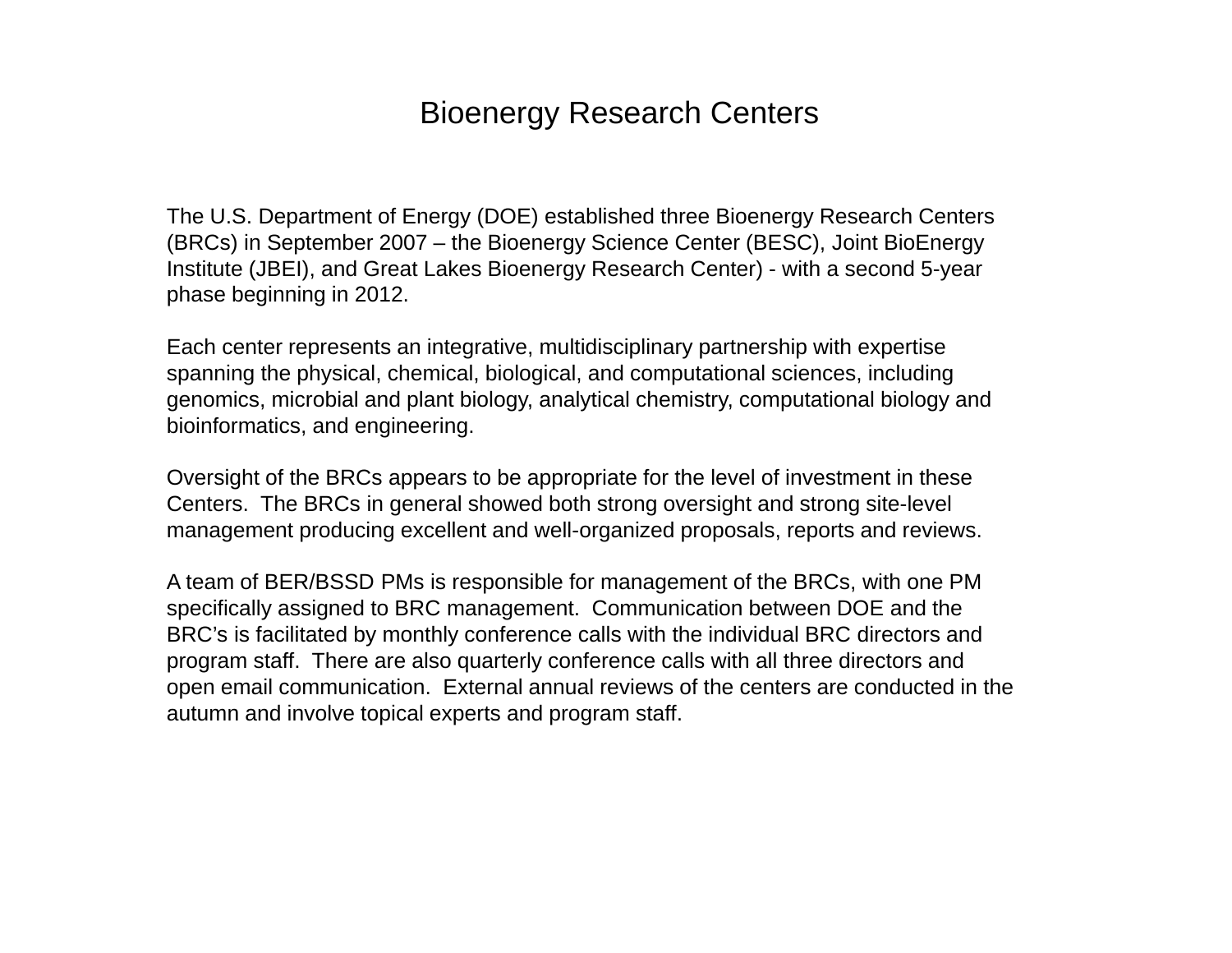## Bioenergy Research Centers renewals and linkages to biofuel SFAs

On the basis of the ongoing oversight of activities in the BRCs, a decision was made to request renewal proposals from each of the three teams. New applicants for BRCs were not invited and decisions to renew were based on a combined  $4<sup>th</sup>$  year progress and renewal review of the science and management of each Center conducted at a site visit during late 2012.

The site visit teams consisted of highly regarded experts in the various fields represented in the BRC activities, with between 8 and 12 scientists on each site visit team. The COV judged these reviewers to include experts in relevant areas of science with a broad view of the field, capable of judging the potential for successful impact of the proposed research. The productivity of the Centers was judged to be appropriate to excellent for an investment of the level required for the BRCs.

**Recommendation**: *Maintain appropriate review and oversight to insure that BRC research remains focused and consistent with the funded BRC research programs, and not overlapping or competing with other funded programs, including related SFA initiatives.*

**Recommendation**: *On a related point, the goals of the BRCs and 'biofuel' SFAs are not clearly linked, and it is sometimes unclear how the activities within the BSSD may relate to one another, and whether different national laboratories are brought together to develop a unified strategic plan. The COV recommends that a unified strategic plan be developed for the BRCs and biofuel SFAs*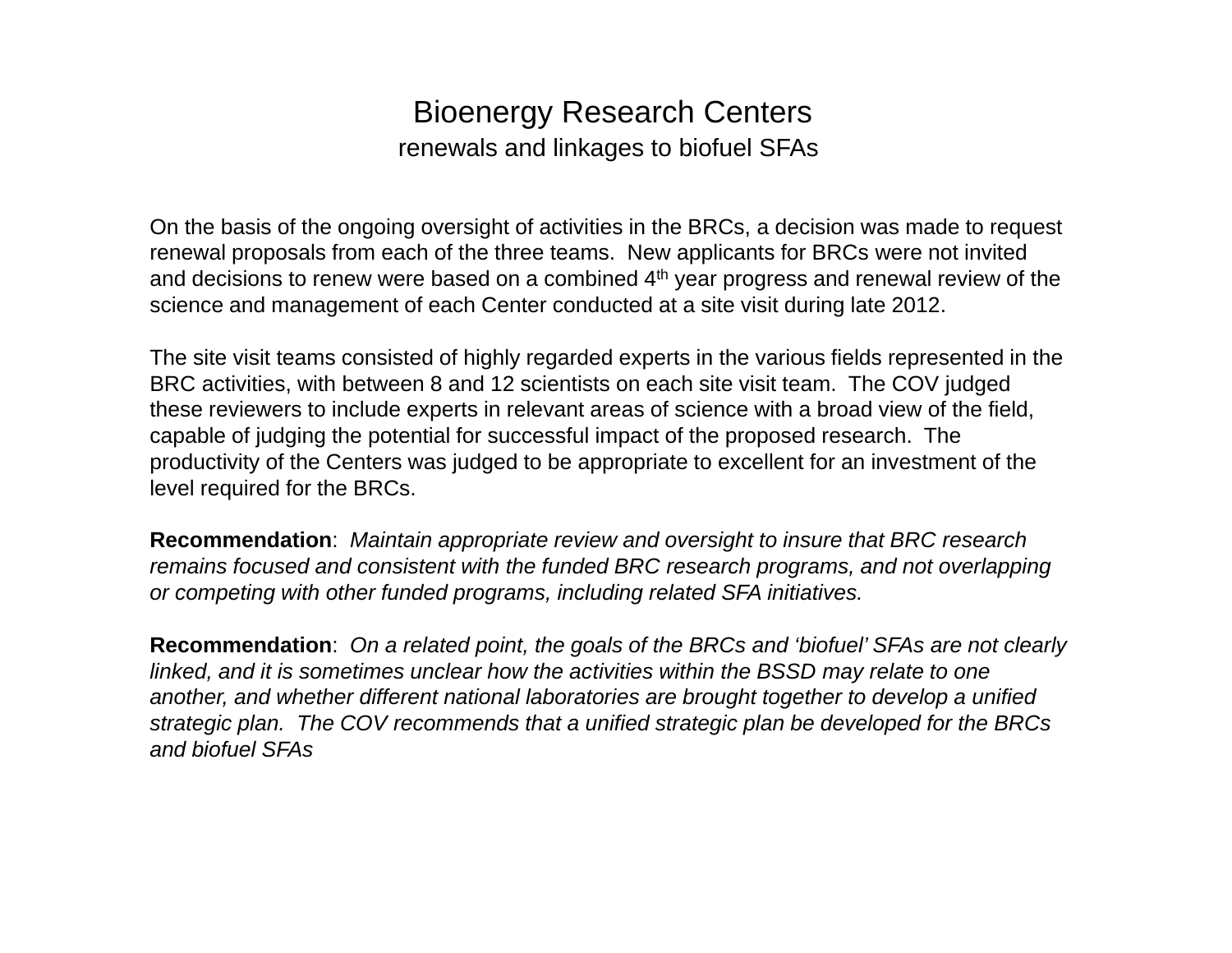# The Artificial Retina Project

In addition to, but outside of the scope of the BRC or SFAs, we would like to highlight the success of the Artificial Retina project that was completed in 2011.

Although there was no review or process on this project that is relevant to the charge of the COV, we felt it appropriate to recognize the success of this project. Since termination of the project in 2011 a commercially available artificial retina received FDA approval for broad clinical use in 2013 and was ranked as the number one medical technology breakthrough for 2014. This seems to us to be an example of an important biomedical outcome that would not have occurred without the commitment and resources of the DOE.